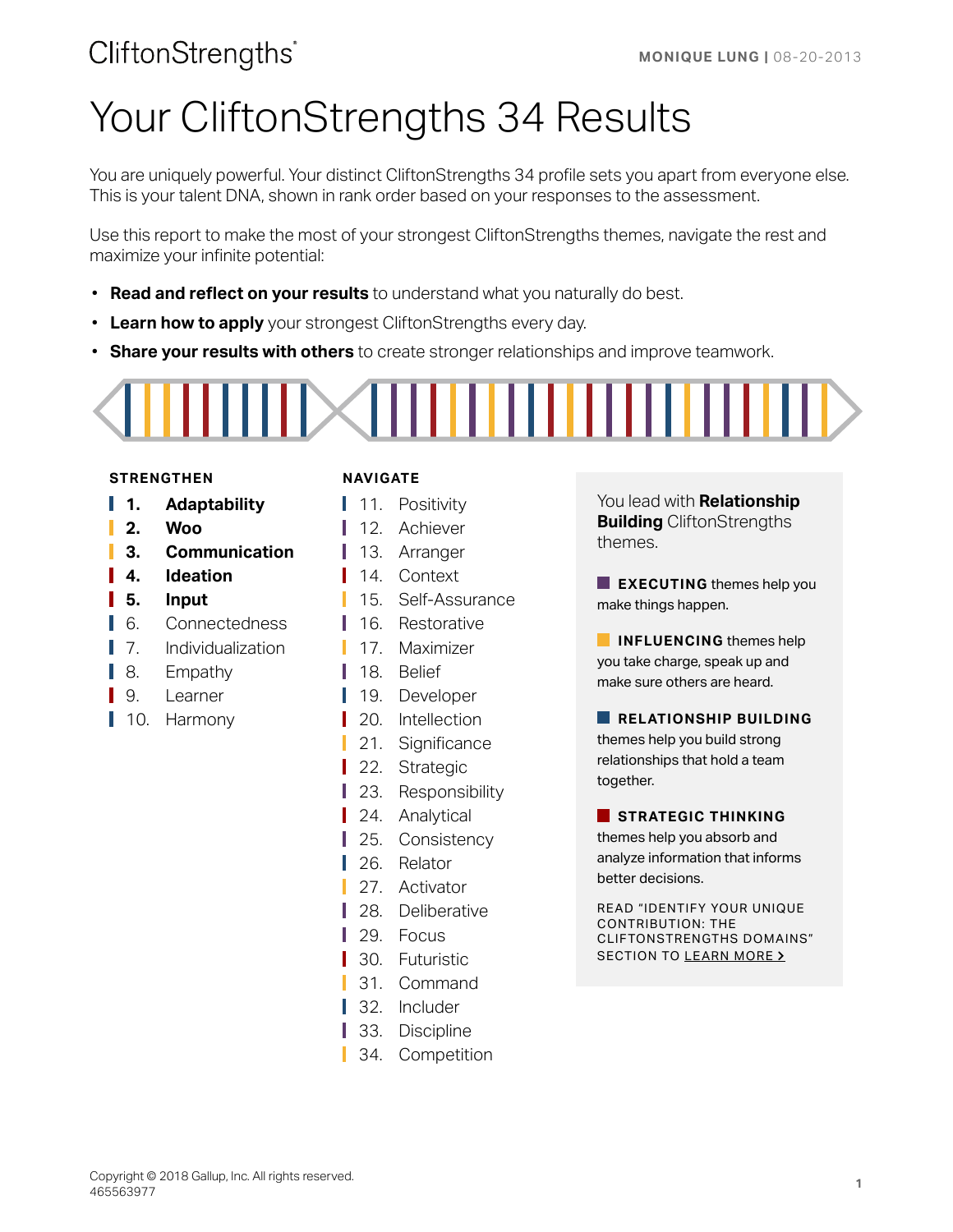# Unleash Your Infinite Potential: Your Strongest CliftonStrengths



- **1. Adaptability**
- **2. Woo**
- **3. Communication**
- **4. Ideation**
- **5. Input**
- 6. Connectedness
- **7.** Individualization
- 8. Empathy
- 9. Learner Ш
- 10. Harmony

### **The CliftonStrengths at the top of your profile are the most powerful.**

These themes represent how you are uniquely talented. They are the starting point for living your strongest life possible.

### **Develop these CliftonStrengths to maximize your potential**

Your greatest chance to succeed — at work or anywhere else — lies in strengthening what you naturally do best and doing more of it.

### **Start with your top five.**

They are your most powerful natural talents.

- 1. Read everything about your top CliftonStrengths. To make the most of your talents, you first need to understand them and how to describe them to others.
- 2. Reflect on who you are. Think about your experiences, your motivations and how you see yourself. Then, consider how your CliftonStrengths shape you: what you do, how you do it and why.
- 3. Use these CliftonStrengths every day. Start with the suggestions in this report for applying your most powerful CliftonStrengths.
- 4. Watch out for blind spots. Sometimes how you exhibit your strongest CliftonStrengths can cause unintended negative misperceptions. Read the "What Is a Weakness?" section to learn more about preventing your strongest CliftonStrengths from getting in your way.

### **Then focus on your CliftonStrengths 6-10.**

Apply the same strategies to make the most of your next five CliftonStrengths. You will excel and become the absolute best version of yourself when you take a strengths-based approach to your life. Do more of what you do best, and you'll feel more engaged, empowered and energized.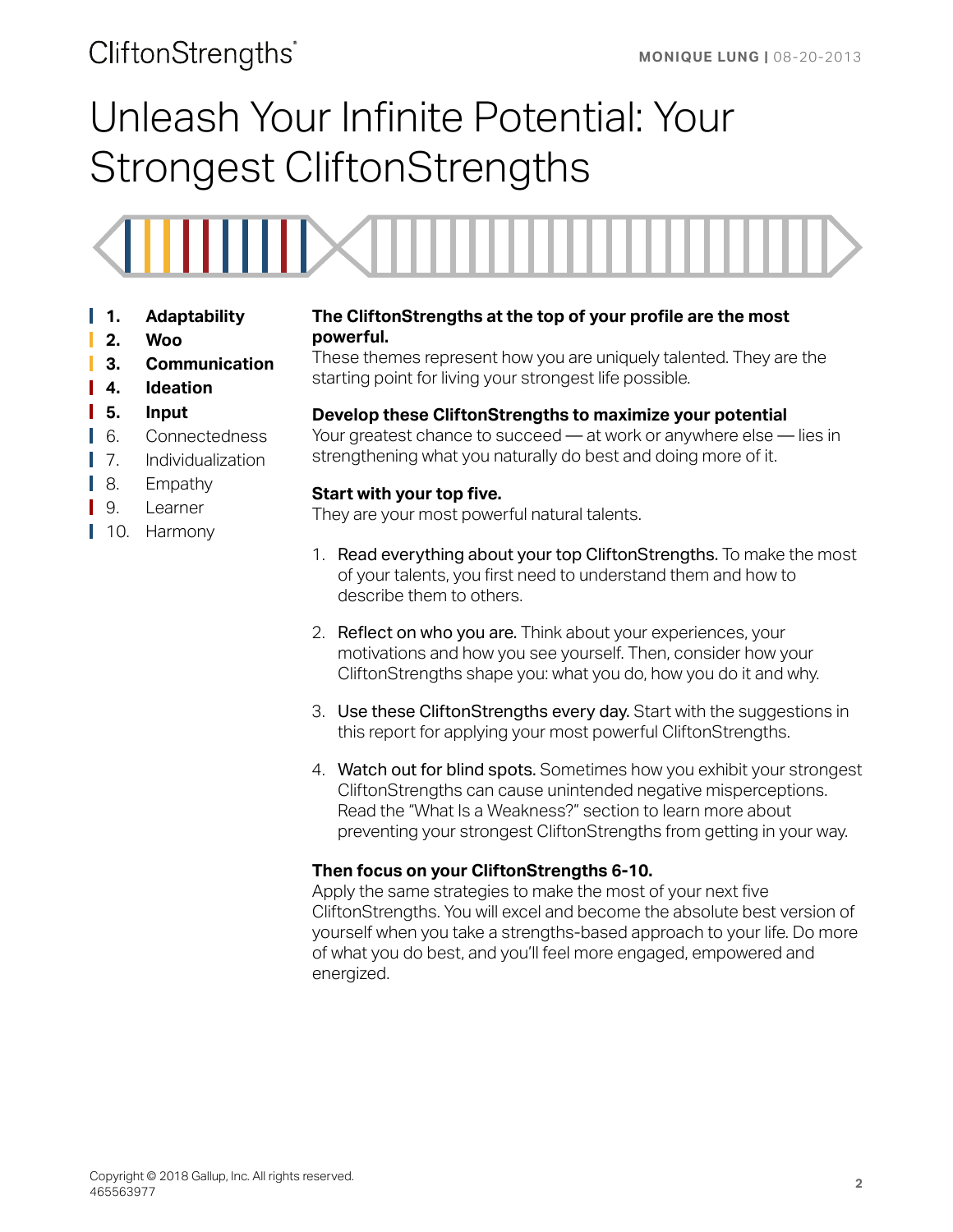

**RELATIONSHIP BUILDING**

# 1. Adaptability

### **HOW YOU CAN THRIVE**

You prefer to go with the flow. You tend to be a "now" person who takes things as they come and who discovers the future one day at a time.

### **WHY YOUR ADAPTABILITY IS UNIQUE**

*These personalized Strengths Insights are specific to your CliftonStrengths results.*

Because of your strengths, you generally let the pressures of each day determine what you need to revise, correct, repair, remodel, upgrade, revamp, or rework.

Driven by your talents, you labor tirelessly on whatever needs to be accomplished today. You likely are willing to change your plans when the people around you change theirs. You ordinarily remain quite calm when others reverse their decisions, modify their schedules, or cancel their appointments.

Chances are good that you make plans as you move into and through your day. Not being bound to a strict timeline or action plan frees you to deal with problems or take advantage of opportunities at the moment they arise.

It's very likely that you realize that each day offers its own surprises. You trust you can handle whatever occurs. Even when you do not know exactly what to do, you probably know someone who does. You have an uncanny ability to easily and cooperatively proceed in the direction in which other people and processes are moving.

Instinctively, you allow your life to unfold naturally. You trust you will find your path as it evolves. You resist being tied to predetermined plans and standardized systems. You prefer to experience life in the moment. You are eager to see where it takes you.

### **WHY YOU SUCCEED USING ADAPTABILITY**

You are flexible and can quickly adjust to changing or unexpected circumstances that upset or intimidate others. Your calm response to chaos reassures others and helps you respond to what people need.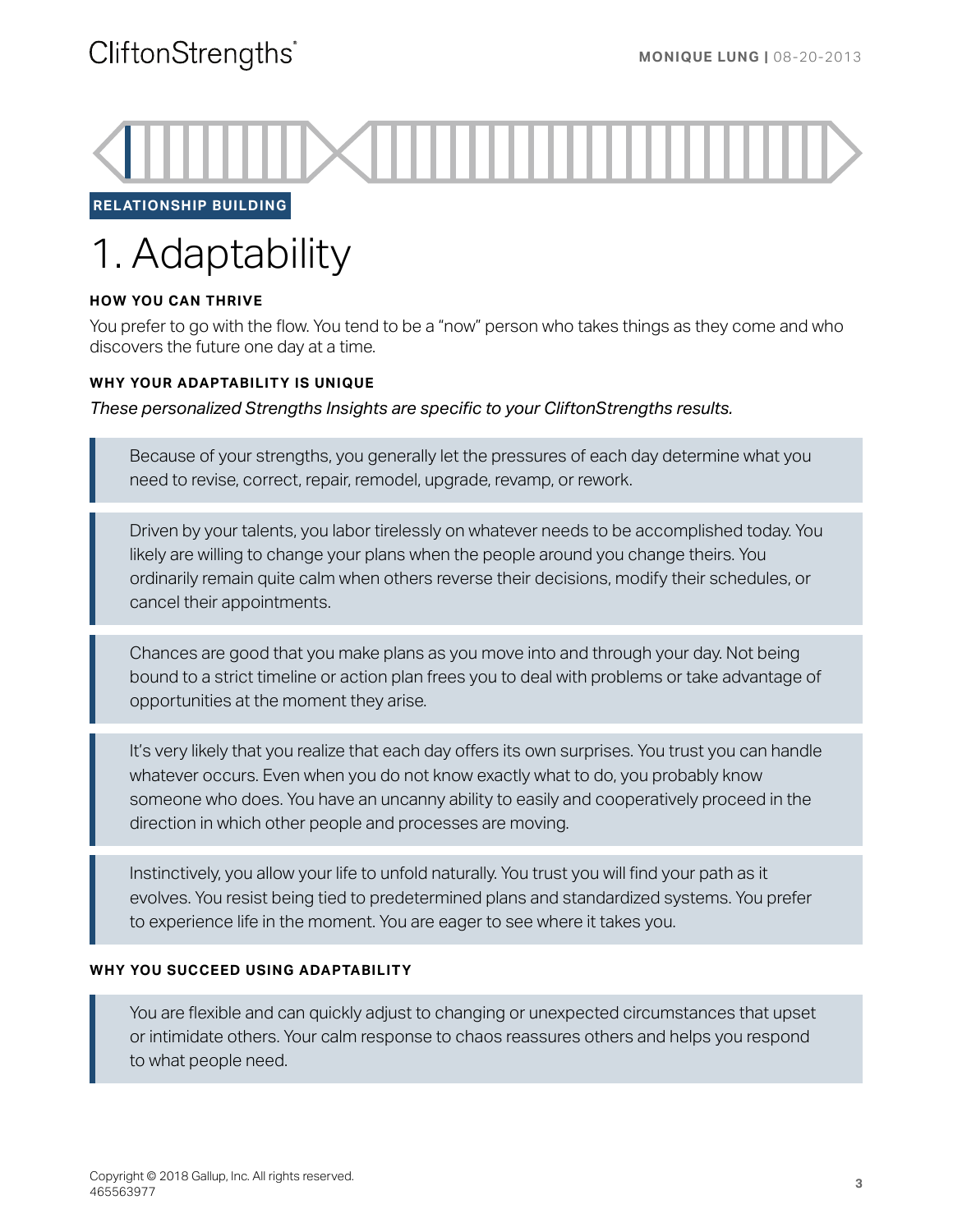### **TAKE ACTION TO MAXIMIZE YOUR POTENTIAL**

### *React immediately, and be a positive force for change.*

- Look for opportunities to respond to people and situations that need your attention. Your natural ability to adapt relieves pressure during stressful situations and calms coworkers and friends.
- Fine-tune how you respond to the unexpected. For example, if your job requires you to travel on short notice, learn how to pack and leave in 30 minutes. If your workload is unpredictable, practice the first three moves you will make when the pressure hits.
- Don't apologize for your spontaneity. Your willingness to seize the moment means that you won't miss out on valuable experiences and opportunities.
- Use your reassuring demeanor to soothe unhappy or fearful friends, coworkers and customers.
- Help your friends and coworkers find productive ways to deal with stress. Show them how a new approach might help them move forward.

- You're so willing to live in the moment that you might constantly shift your priorities. Be aware that frequent changes can feel endless and often unnecessary to those who thrive on structure and stability.
- You may have a tendency to miss deadlines or run late for appointments. Make sure you keep track of the most important due dates and meetings.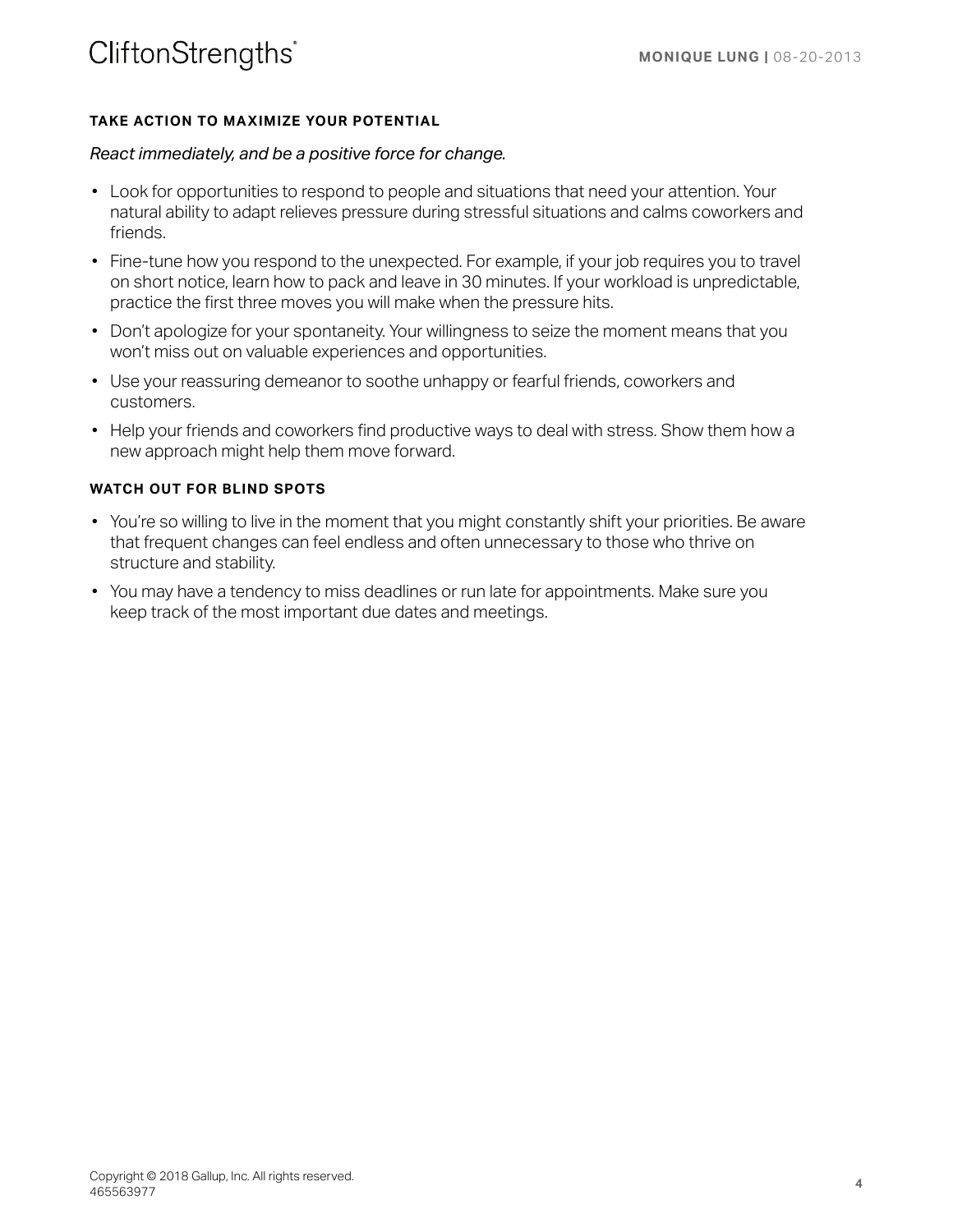**INFLUENCING**



### **HOW YOU CAN THRIVE**

You love the challenge of meeting new people and winning them over. You derive satisfaction from breaking the ice and making a connection with someone.

### **WHY YOUR WOO IS UNIQUE**

*These personalized Strengths Insights are specific to your CliftonStrengths results.*

Because of your strengths, you characteristically find the right words to express whatever you are thinking. You offer explanations, discuss ideas, give examples, or share stories. You effectively use the spoken word.

By nature, you have a knack for starting discussions with newcomers. You genuinely enjoy the friendly give-and-take as much as the other person does. Even though you are a good talker, you continually search for better ways to keep people's attention once you have gotten it.

Driven by your talents, you are quite open and transparent with individuals or groups. The level of trust you have for a person dictates how much you reveal about your personal history, innermost thoughts, or deepest feelings.

It's very likely that you experience a burst of joy whenever you interact with newcomers or outsiders who ponder the future and its many possibilities.

Chances are good that you enjoy socializing. You are stimulated by the company of others. Interestingly, you are just as comfortable spending time alone thinking through things.

### **WHY YOU SUCCEED USING WOO**

You have an exceptional ability to win others over. Because you energize social situations and naturally put strangers at ease, you help build networks by connecting people with each other.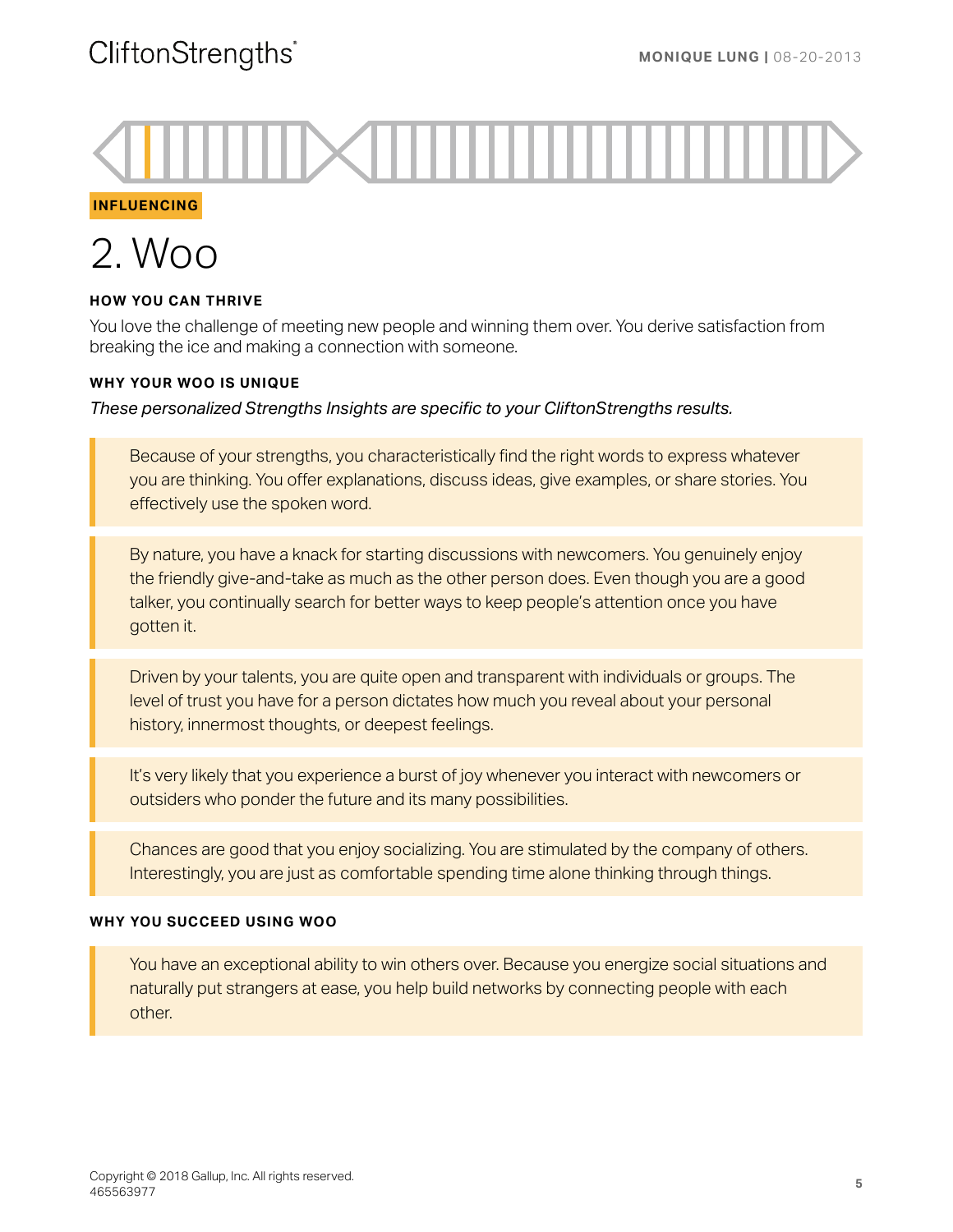### **TAKE ACTION TO MAXIMIZE YOUR POTENTIAL**

### *Spend time every day interacting with people.*

- Build and maintain your network of acquaintances by checking in with each person at least once a month.
- Stay in touch with your peers in professional organizations to broaden your network and increase the number of resources you can contact for help.
- Use your natural charm to help put reserved people at ease in social situations.
- Learn the names of as many people as you can. Create an index of people you know, and as you get to know them better, add personal information such as their birthday, favorite color, hobby or favorite sports team.
- Join local organizations, volunteer and get on the social lists of the influential people in your community.

- Others may view you as shallow and insincere because you connect with people quickly then move on. In social situations, when you are talking with someone and have the urge to go meet someone else, try to remember that some people may just be getting comfortable.
- You may have a tendency to reveal yourself and trust others too quickly. This may cause more reserved people to step back from a relationship. Be aware that people's personal comfort zones differ, and you will need to adjust your approach if you want to win people over.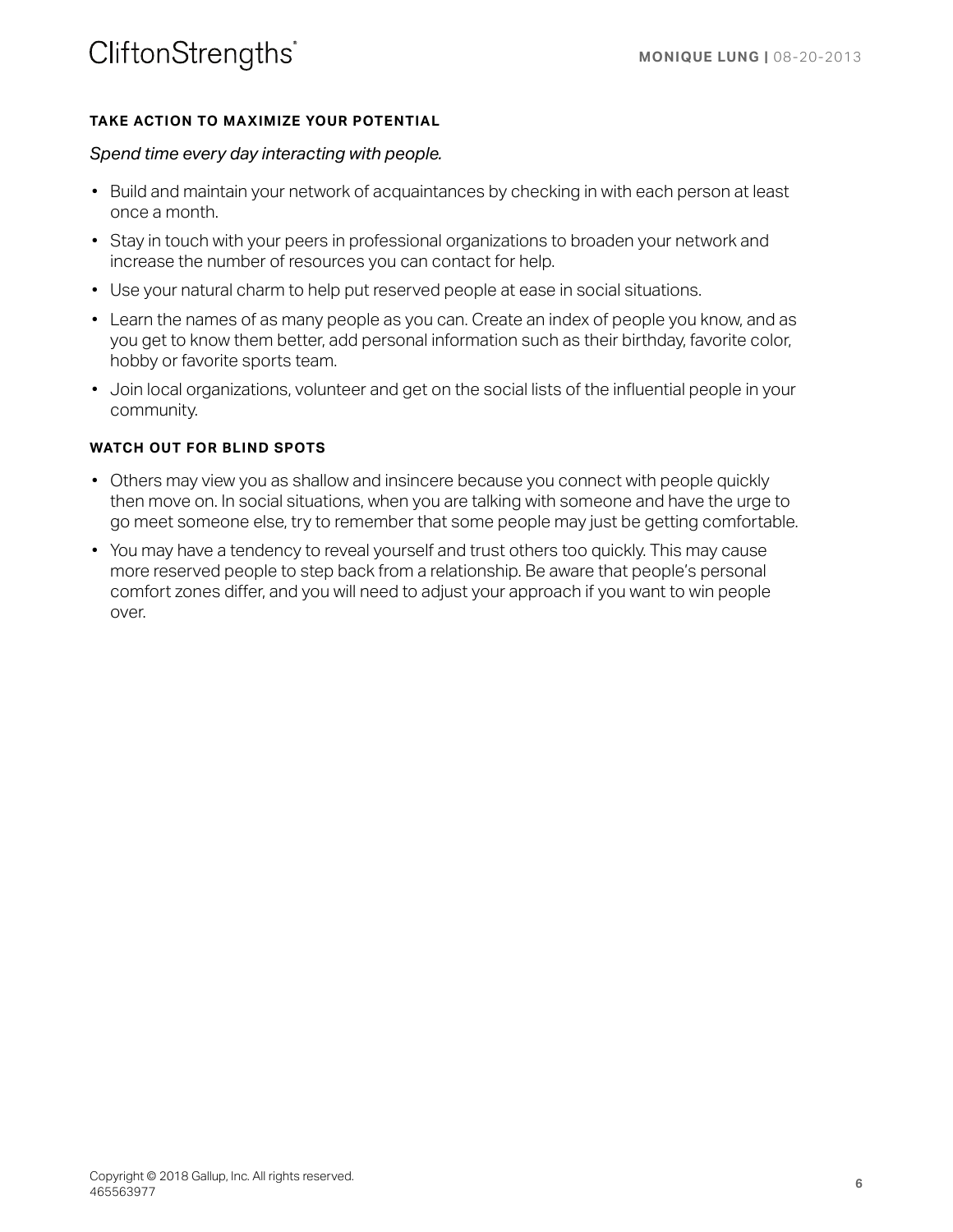### **INFLUENCING**

# 3. Communication

### **HOW YOU CAN THRIVE**

You generally find it easy to put your thoughts into words. You are a good conversationalist and presenter.

### **WHY YOUR COMMUNICATION IS UNIQUE**

*These personalized Strengths Insights are specific to your CliftonStrengths results.*

It's very likely that you are loquacious — that is, fond of talking. You gain people's attention by sharing news and passing along information. You are apt to tell elaborate stories about your personal adventures or professional experiences. Your stories can illustrate abstract ideas, theories, or concepts. They can serve as examples of what to do and what not to do. Regardless of their intended purpose, your tales generally amuse and entertain listeners.

Driven by your talents, you have a knack for talking to others. You know how to engage people in discussions. You encourage them to share their stories, ideas, and feelings. You have much to contribute to the dialogue. You look for opportunities to express yourself as often as possible. You routinely acknowledge and affirm each person's comments.

Instinctively, you normally pine — that is, yearn or intensely long — to be with your good friends. When this is impossible, you probably become even more determined to pull newcomers or outsiders into your discussions.

Chances are good that you usually attract listeners with your stories, presentations, lectures, or speeches. You routinely seek opportunities to talk about what you think, feel, or have experienced.

By nature, you select the right combination of words to convey your ideas or feelings. In the middle of discussions, your vocabulary provides you with precise phrases and terminology. You probably express yourself with ease and grace.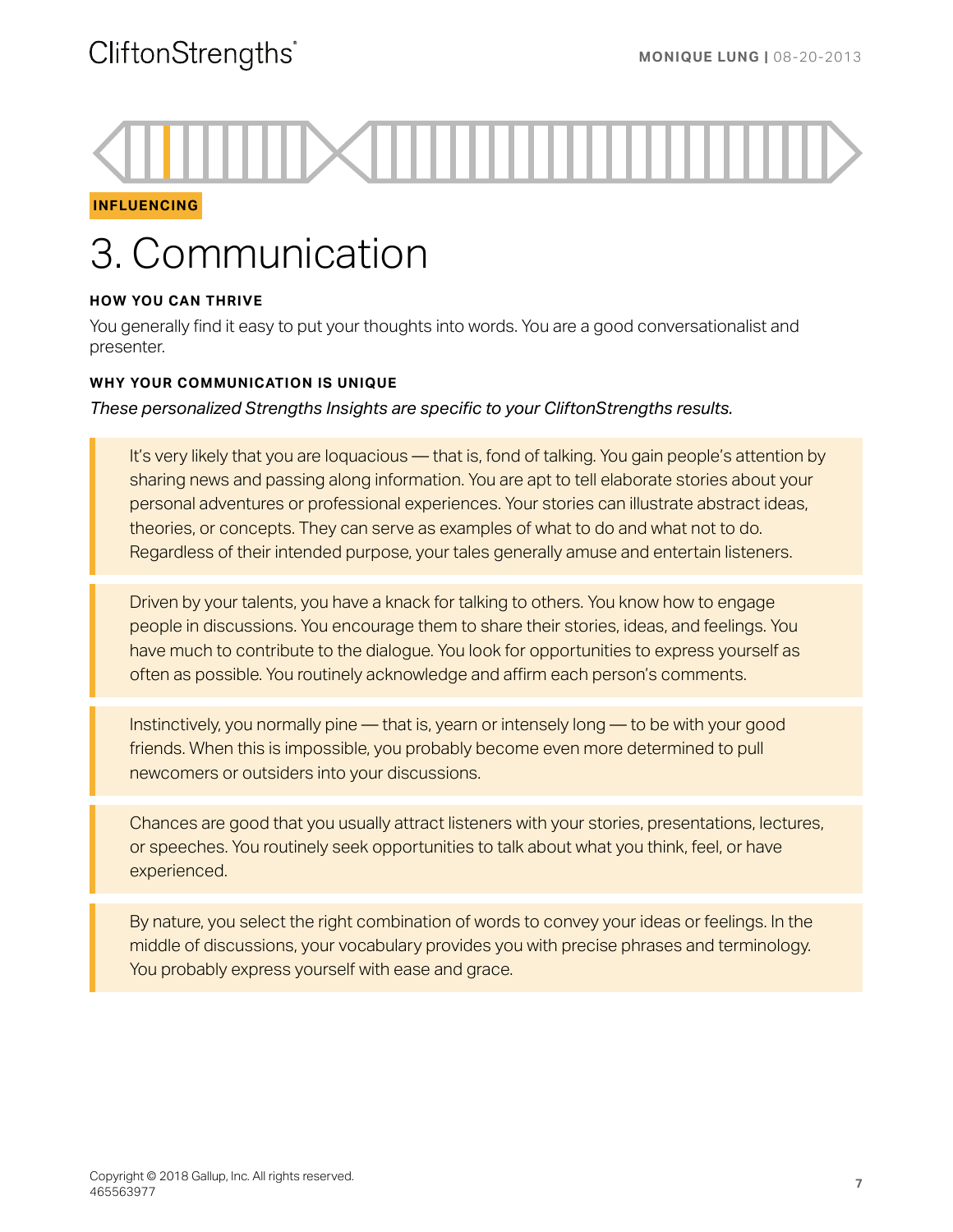### **WHY YOU SUCCEED USING COMMUNICATION**

You are good at capturing people's attention by what you say and how you say it. Your ability to find words for your own and others' thoughts and feelings highlights important messages and helps you make meaningful connections.

### **TAKE ACTION TO MAXIMIZE YOUR POTENTIAL**

### *Use your gift for stimulating conversation to connect with and inspire others.*

- Monitor your audience. Carefully watch how they react to what you say and what engages them. Identify the words and phrases that caught their attention. Refine your upcoming presentations, conversations and speeches to focus on these highlights.
- Keep getting smarter about the words you use. They are a critical currency for you. Spend them wisely, and monitor their impact.
- Take your Communication talents to the level of strength by developing your knowledge and expertise in specific areas. You can be highly effective and influential when your message has substance.
- Keep your best stories top of mind, and practice telling them so you get better each time. You excel at capturing people's attention.
- Use your talents to build consensus among your peers. Get them talking, and help them put their ideas or feelings into words.

- Because you are naturally verbal and instinctively share your thoughts, you may not realize when you are monopolizing a discussion. Try to be mindful of when other people have something to say, and consider pausing so they can say it.
- Remember that your words are not always enough to motivate others. Take time to listen and pay attention to what others are saying — and not saying.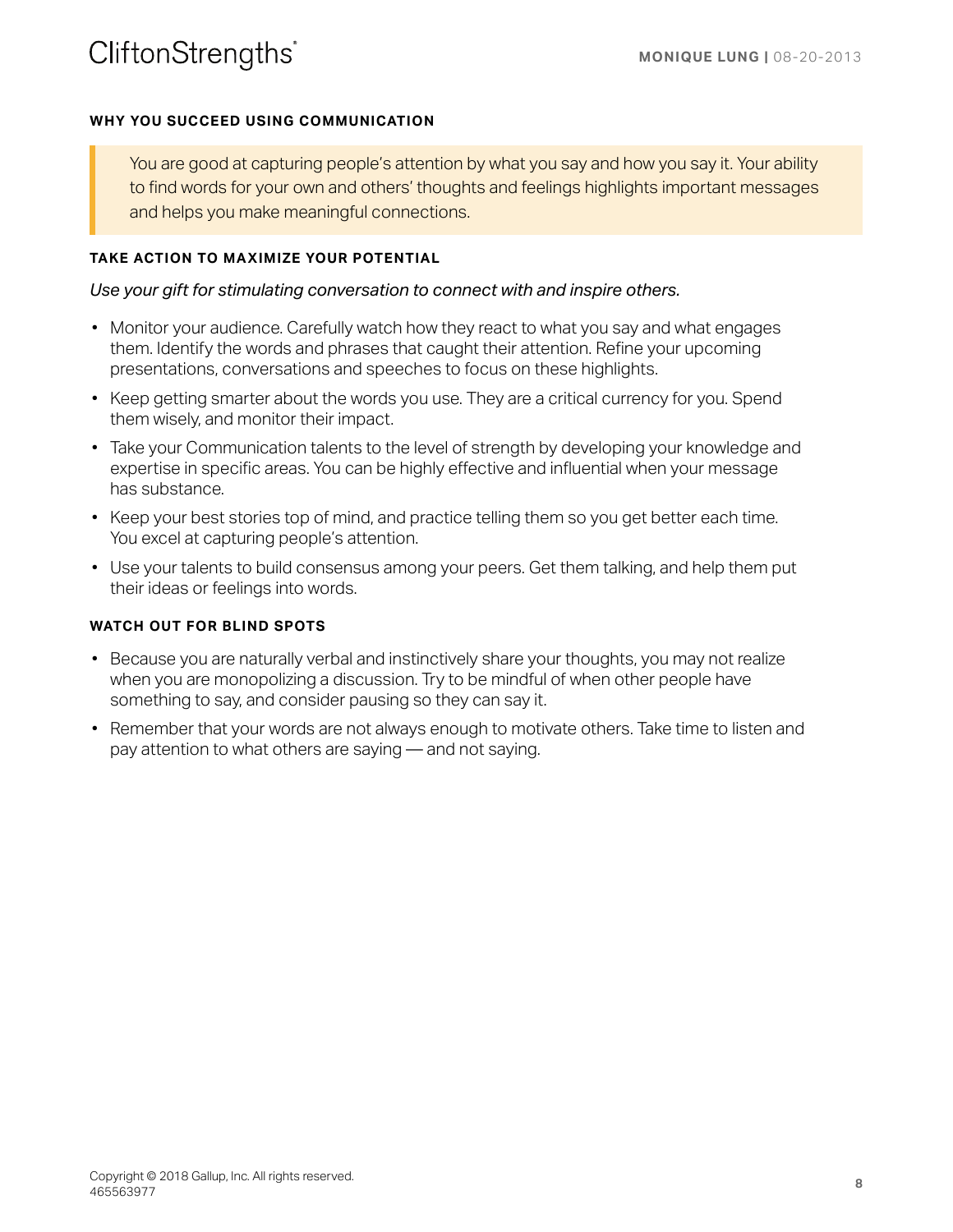

**STRATEGIC THINKING**

# 4. Ideation

### **HOW YOU CAN THRIVE**

You are fascinated by ideas. You are able to find connections between seemingly disparate phenomena.

### **WHY YOUR IDEATION IS UNIQUE**

*These personalized Strengths Insights are specific to your CliftonStrengths results.*

Instinctively, you usually have more innovative ideas or original suggestions than others in the group. You are delighted to participate in forums where you can present your creative concepts. Others are likely to share your desire to improve things. This explains why many individuals welcome your suggestions.

Because of your strengths, you are concerned about what individuals think of you. You want them to recognize your ability to involve all kinds of people in groups or activities. Knowing others are watching and judging you probably is highly motivating.

By nature, you traditionally figure out what you need to do better by evaluating data, evidence, or facts.

Chances are good that you often are the originator of fresh ideas for brand-new campaigns, business ventures, initiatives, or special events.

It's very likely that you probably are known for your strength in taking apart ideas, objects, processes, or data. You methodically examine how the individual parts function or fail to function as well as how the pieces link or fail to link to one another.

### **WHY YOU SUCCEED USING IDEATION**

You are fascinated by ideas. Because you enjoy looking at the world from different perspectives and are always searching for connections, you are a powerful and creative brainstorming partner.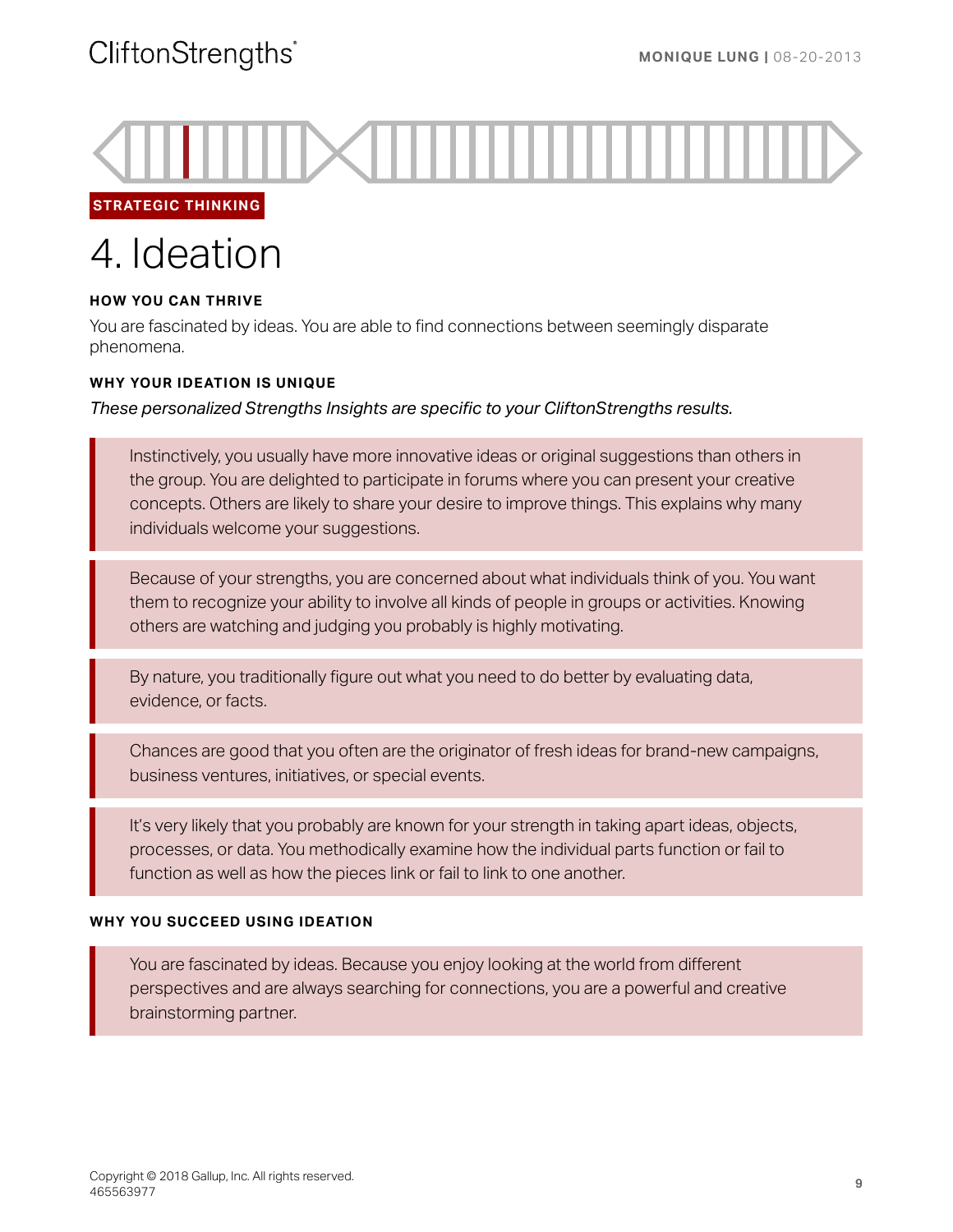### **TAKE ACTION TO MAXIMIZE YOUR POTENTIAL**

### *Refine your creativity to inspire and energize yourself and others.*

- Make small changes in your work or home routines. Experiment. Play mental games with yourself. You likely get bored quickly, so these adjustments can keep you engaged.
- Take time to read, explore and think. Others' ideas and experiences can energize you and help you form new ideas.
- Understand the fuel for your Ideation talents. When do you get your best ideas? When you're talking with people? When you're reading? When you're simply listening or observing? Identify the circumstances when you get your best ideas so you can recreate them.
- Think through your ideas before you communicate them. Not everyone will be able to "connect the dots" of an interesting but incomplete idea and might dismiss it.
- Discuss your ideas with others. Because you have so many to share, you make brainstorming sessions exciting and productive. Their feedback will help you refine your thoughts.

- Your limitless thoughts and ideas can sometimes overwhelm and confuse people. Consider refining your ideas and sharing only the best so others won't reject them simply because they cannot follow your abstract thinking.
- You might struggle to follow through on the ideas you generate. Think about collaborating with someone who can help you turn your best ideas into real results.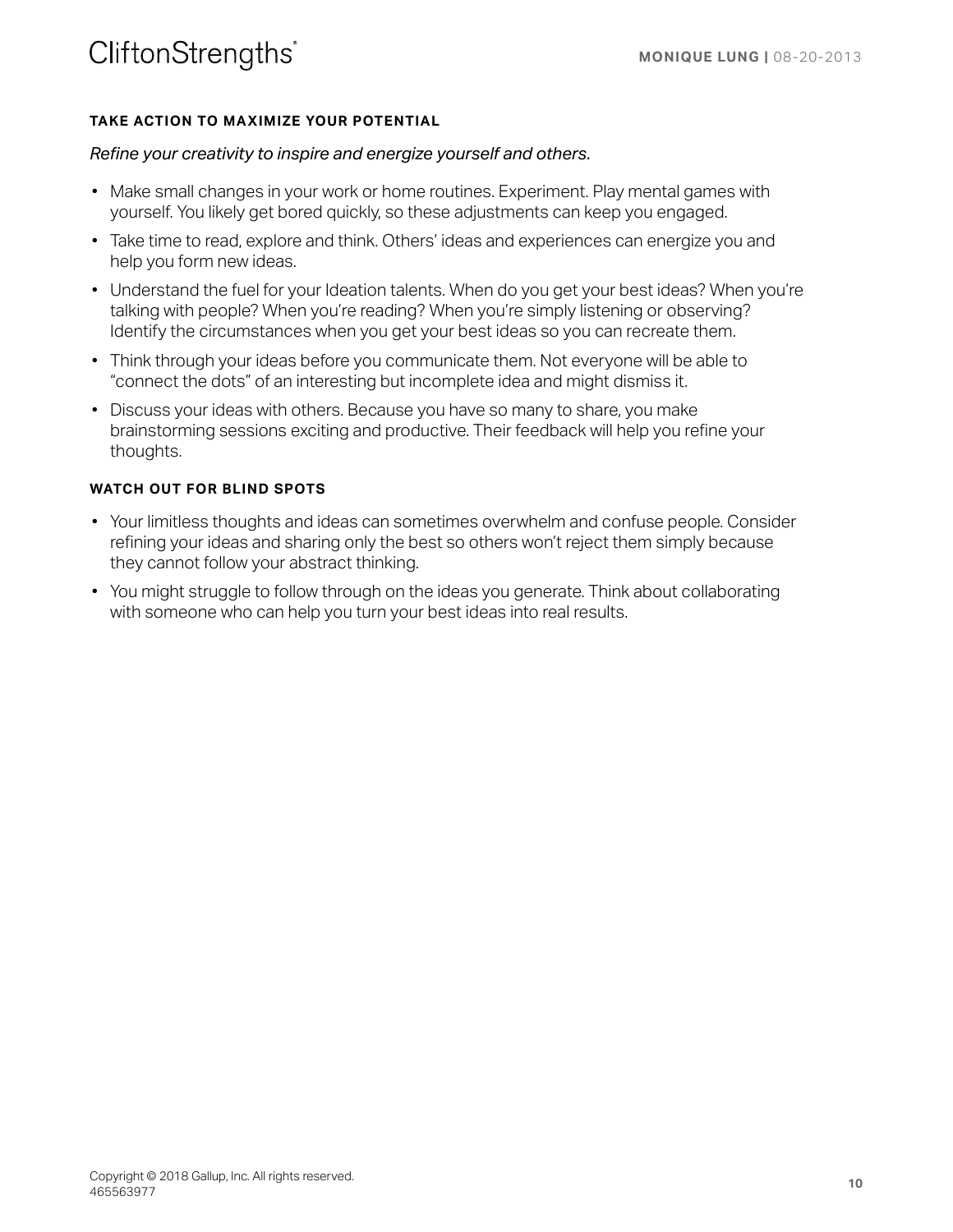

**STRATEGIC THINKING**

# 5. Input

### **HOW YOU CAN THRIVE**

You have a need to collect and archive. You may accumulate information, ideas, artifacts or even relationships.

### **WHY YOUR INPUT IS UNIQUE**

### *These personalized Strengths Insights are specific to your CliftonStrengths results.*

Chances are good that you help people believe in themselves. You can enlist their assistance to create a specialized vocabulary for a venture. Soliciting their ideas allows you to pull together a list of words and expressions for a project. This approach enables you to acknowledge their unique abilities. You create a win-win situation for everyone involved. Because your everyday speech contains many theoretical or complicated words, those people will benefit greatly.

It's very likely that you yearn to know a lot. It makes little sense to you to skim through a book and read only the highlights. You delve more deeply into intriguing subjects than most people do. You love to gather all kinds of information. This explains why you take time to grasp ideas that appear in print.

Driven by your talents, you challenge others with your elaborate, complicated, and difficultto-understand vocabulary. This is no accident. You mean to gain the advantage by presenting yourself as an accomplished, knowledgeable, and trustworthy human being. Your choice of words probably gives you an air of authority in discussions, conversations, debates, or presentations. Language allows you to state your opinions so they sound official and influence listeners.

By nature, you address individuals or groups using complicated or sophisticated words and terminology. Actually, your vocabulary captures people's attention. Without saying you are in charge, others usually assume you have authority because of your proficiency with language. Your manner of speech enables you to convey information to your listeners. In the process, you probably expand your own understanding of the topic.

Because of your strengths, you stay in dialogue with intelligent people to bring to the surface evidence that explains the current state of affairs. You probably choose to converse with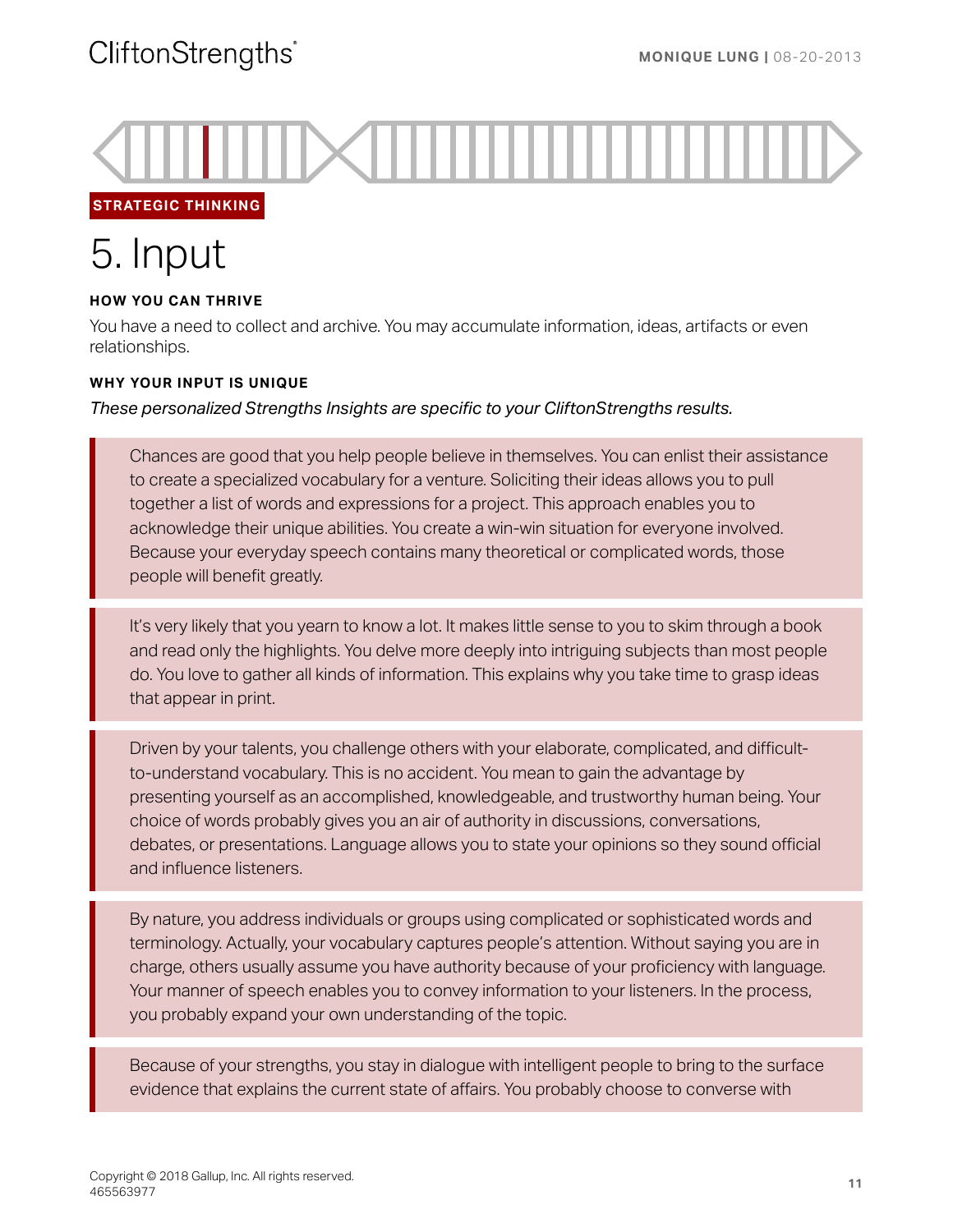individuals who talk about ideas. You are apt to avoid those who gossip or complain. As you amass knowledge and tangible proof, you are likely to enliven the discussion with your valuable insights and ideas.

### **WHY YOU SUCCEED USING INPUT**

You seek and store information. Your pursuit of mastery and access to knowledge empowers you to make credible and well-informed decisions.

### **TAKE ACTION TO MAXIMIZE YOUR POTENTIAL**

### *Keep exploring; always be curious.*

- Find out more about areas you want to specialize in. Consider jobs or volunteer opportunities where you can acquire and share information every day, such as teaching, journalism or research work.
- Regularly read books and articles that motivate you. Increase your vocabulary by collecting new words and learning their meaning.
- Devise a system to store and easily locate information you have found so you can access it quickly. Use whatever approach works best for you — a file for articles you have saved, a database or spreadsheet, or a list of your favorite websites.
- Position yourself as an expert. Share your exceptional archive of facts, data and ideas with others when they need help or advice.
- Seek out subject-matter experts who would be interested in knowing what you are learning and who would find it stimulating to hear about the questions and ideas you generate through your exploration.

- Unrestrained input can lead to intellectual or physical clutter. Consider occasionally taking inventory and purging what you don't need so that your surroundings — and your mind don't become overloaded.
- You might have a tendency to give people so much information or so many resources that you can overload and overwhelm them. Before you share your discoveries with others, consider sorting out what is most meaningful so they don't lose interest.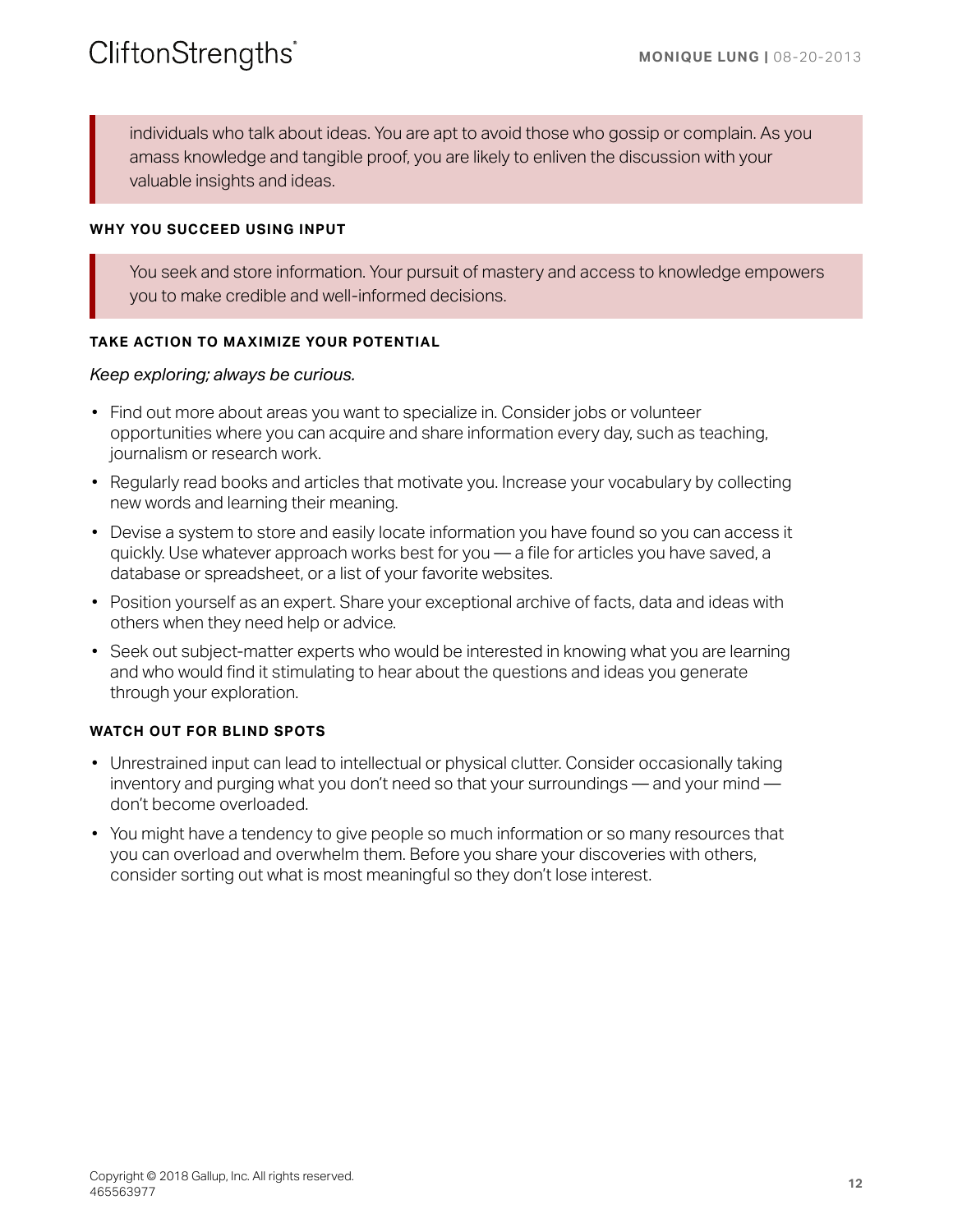

**RELATIONSHIP BUILDING**

# 6. Connectedness

### **HOW YOU CAN THRIVE**

You have faith in the links among all things. You believe there are few coincidences and that almost every event has meaning.

### **WHY YOU SUCCEED USING CONNECTEDNESS**

You build bridges between people and groups. You help others find meaning by looking at the bigger picture of the world around them, and you give them a sense of comfort and stability in the face of uncertainty.

### **TAKE ACTION TO MAXIMIZE YOUR POTENTIAL**

### *Help others see connections and purpose in everyday life.*

- Use your sense of connection to build the foundation for strong relationships. When you meet new people, ask them questions to find common ground and shared interests that you can use as a starting point.
- Consider roles in which you listen to and counsel others. You could become an expert at helping people see connections and purpose in everyday occurrences.
- Help those around you cope with unpredictable and unexplainable events. Your perspective will bring them comfort.

- You may react more calmly and passively to others' bad news, frustrations or concerns than they would like. Be aware that people sometimes need to vent and will want you to validate their feelings more than they want a philosophical response.
- Some may perceive you as naïve or idealistic because turmoil and upheaval likely trouble you. Remember that not everyone shares your connected view of humanity or believes that every negative event ultimately affects everyone.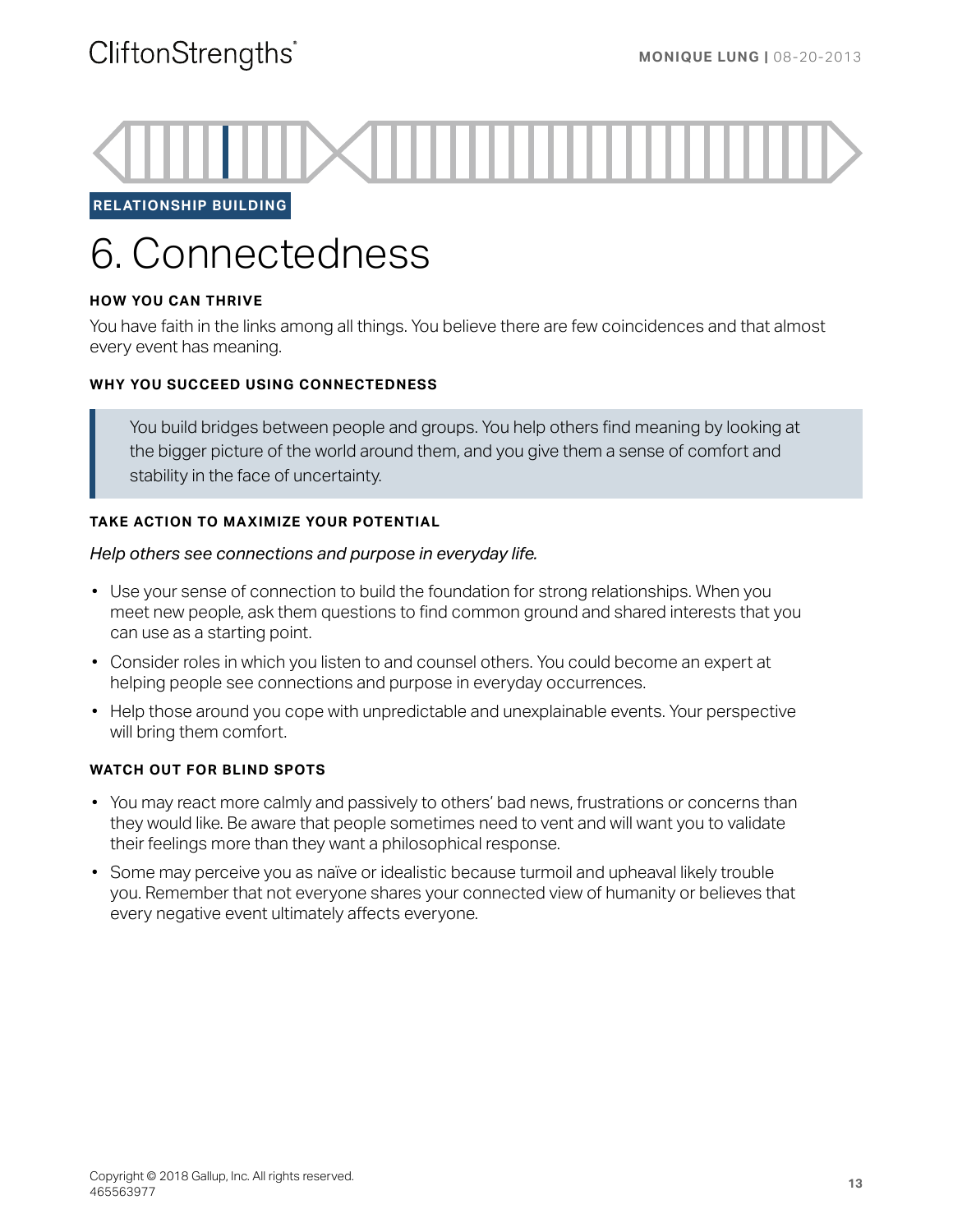

**RELATIONSHIP BUILDING**

# 7. Individualization

### **HOW YOU CAN THRIVE**

You are intrigued with the unique qualities of each person. You have a gift for figuring out how different people can work together productively.

### **WHY YOU SUCCEED USING INDIVIDUALIZATION**

You notice and appreciate each person's unique characteristics, and you don't treat everyone the same. Because you can see what makes each individual unique, you know how to bring out their best.

### **TAKE ACTION TO MAXIMIZE YOUR POTENTIAL**

### *Appreciate the uniqueness in each person you meet.*

- Become an expert at describing your own strengths and style. What is the best praise you ever received? What is your best method for building relationships? How do you learn best?
- Ask your coworkers and friends these same questions. Help them create a future based on their strengths and what they do best.
- See the talents in others, and encourage them to follow their dreams. Help individuals understand and maximize the power of their talents.

- You often know more about others than they know about you, and when people don't naturally show awareness of your likes, dislikes, motivations and needs, this may disappoint you. Recognize that you will need to share your preferences with people, and don't assume they will instinctively know.
- Your natural impulse is to put individual needs and goals ahead of what is best for the group. To prevent the appearance of favoritism and bias, acknowledge that sometimes you will need to adjust your style for the greater good.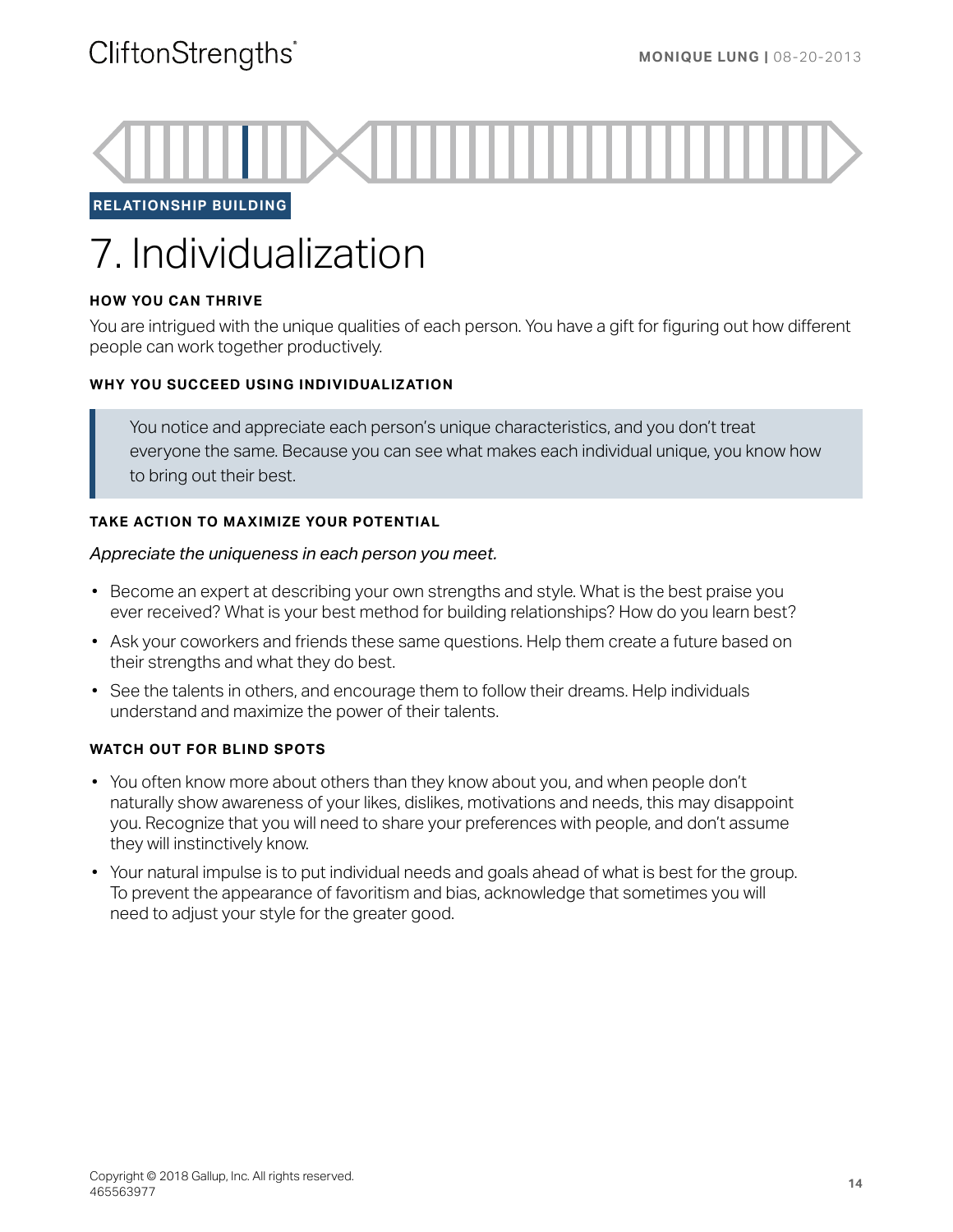

**RELATIONSHIP BUILDING**

### 8. Empathy

### **HOW YOU CAN THRIVE**

You can sense other people's feelings by imagining yourself in others' lives or situations.

### **WHY YOU SUCCEED USING EMPATHY**

You have great emotional depth. Your awareness of the expression, value and implications of others' emotions makes them feel like you understand them.

### **TAKE ACTION TO MAXIMIZE YOUR POTENTIAL**

### *Appreciate and refine your gift for understanding others' thoughts and feelings.*

- Create a list of great questions that help others describe their emotions and experiences. Experiment using these questions with friends. Refine your list by keeping the questions that best help others express their thoughts and feelings.
- Practice refining the words you use to name your own feelings as well as those you observe in others. Try this: Journal your emotions for one week. Stop throughout the day to capture what you are feeling. Try to use different words to describe your experience each time.
- Be sure to decompress at the end of each day. Develop a routine that allows you to unwind and relax. If you don't, at times, the depth of your emotions might overwhelm or drain you.

- Pay attention to your energy levels. Constantly experiencing others' emotions can be draining, so try to occasionally disconnect from all the emotions so you don't get burned out.
- Because you are so sensitive to others' emotions, some people might think you are prying or overinvolved in their lives. Be careful not to overstep when others prefer to keep their feelings to themselves.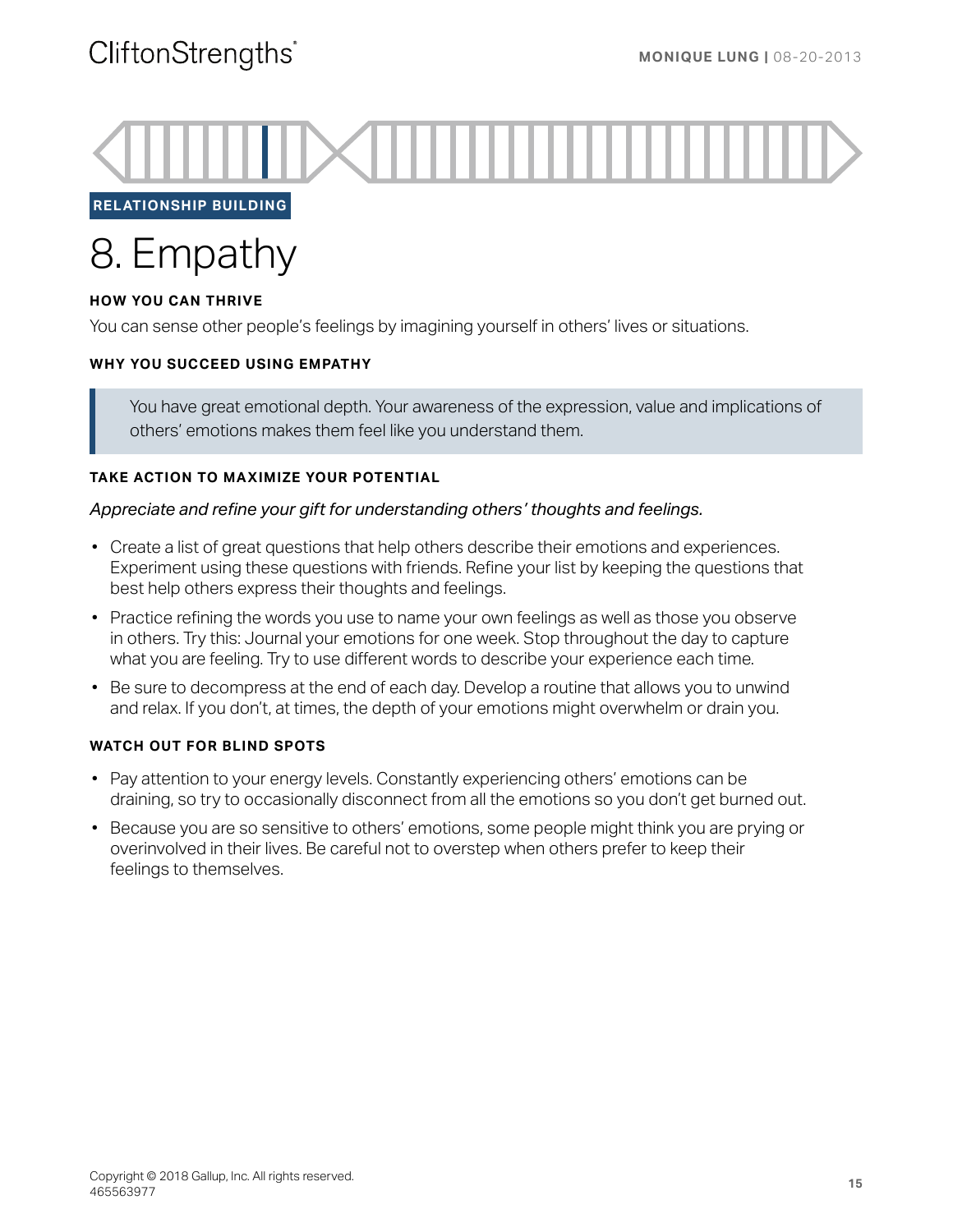

**STRATEGIC THINKING**



### **HOW YOU CAN THRIVE**

You have a great desire to learn and want to continuously improve. The process of learning, rather than the outcome, excites you.

### **WHY YOU SUCCEED USING LEARNER**

You love to learn, and you intuitively know how you learn best. Your natural ability to pick up and absorb information quickly and to challenge yourself to continually learn more keeps you on the cutting edge.

### **TAKE ACTION TO MAXIMIZE YOUR POTENTIAL**

### *Use your passion for learning to add value to your own and others' lives.*

- Become an early adopter of new technology, and keep your coworkers, friends and family informed. You learn quickly, and others will appreciate when you share and explain cuttingedge developments to them.
- Respect your desire to learn. Take advantage of educational opportunities in your community or at work. Discipline yourself to sign up for at least one new course or class each year.
- Find opportunities to expand your knowledge. Take on increasingly difficult topics, courses or projects. You love the challenge of a steep learning curve, so beware of learning plateaus.

- You place a high value on learning and studying, and you may tend to impose this value on others. Be sure to respect others' motivations, and resist pushing them toward learning for learning's sake.
- You love the process of learning so much that the outcome might not matter to you. Be careful not to let the process of knowledge acquisition get in the way of your results and productivity.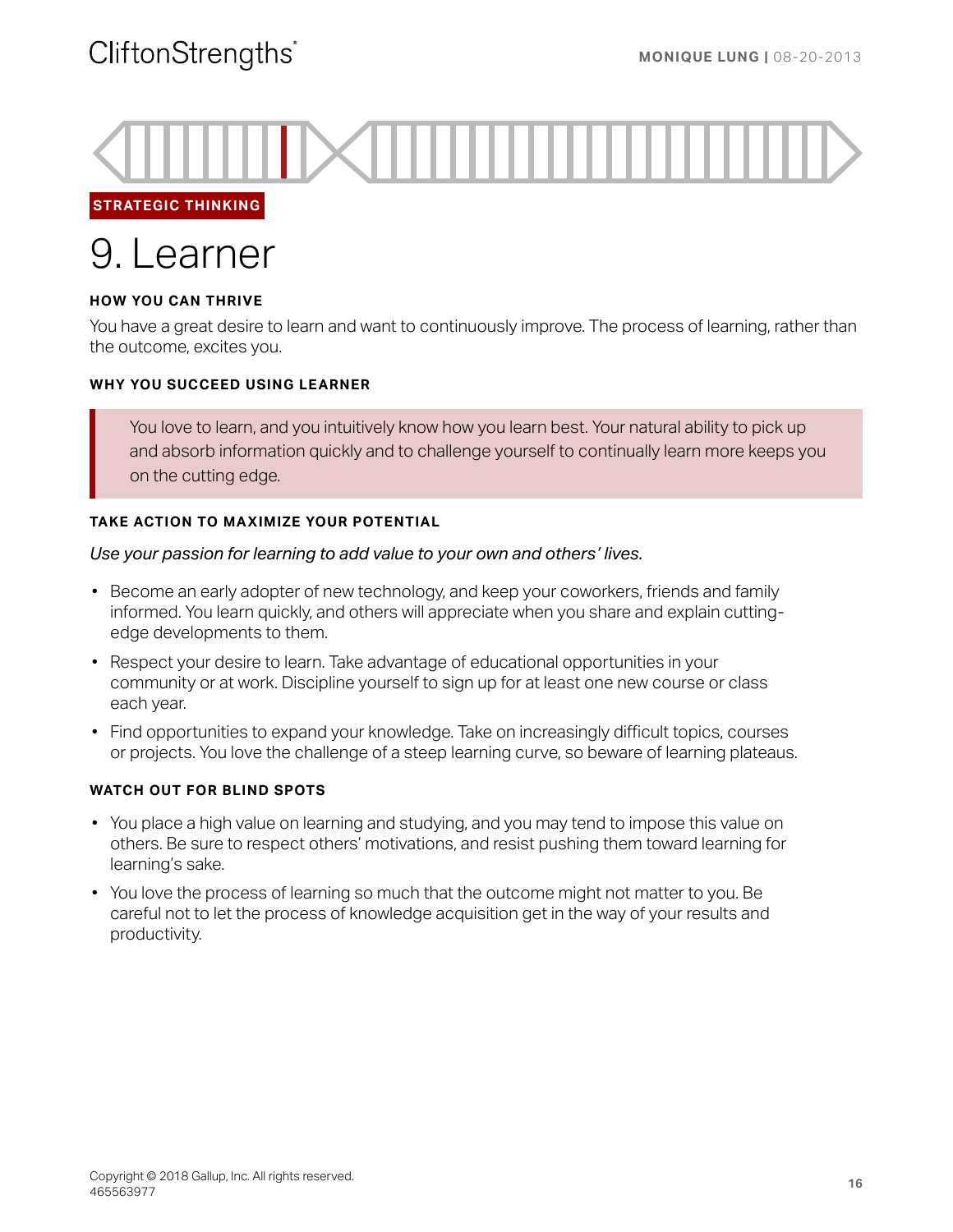

**RELATIONSHIP BUILDING**

# 10. Harmony

### **HOW YOU CAN THRIVE**

You look for consensus. You don't enjoy conflict; rather, you seek areas of agreement.

### **WHY YOU SUCCEED USING HARMONY**

You are naturally practical and prefer emotional balance. You can prevent arguments before they start by quickly helping others find common ground and a resolution.

### **TAKE ACTION TO MAXIMIZE YOUR POTENTIAL**

### *Help others find common ground through practical solutions.*

- Build a network of people with different perspectives whom you can rely on when you need expertise. Your openness to other viewpoints will help you learn.
- Increase unity by increasing the number of voices. When people are arguing, ask others to share their thoughts. You are more likely to find areas where all parties can agree when you have more perspectives.
- Polish your talents by taking a conflict-resolution course. The skills and knowledge you gain will combine with your talents to create a strength in handling conflicts.

- In your desire to move conversations toward practical and common-sense decisions, you may frustrate those who want to share broader ideas and opinions. Allow others to express their ideas fully before bringing them back to the task at hand.
- You may instinctively downplay confrontational situations and try to suppress others from openly airing their ideas and emotions. Recognize and accept that there will be times when conflict is inevitable and that some people will revel in it.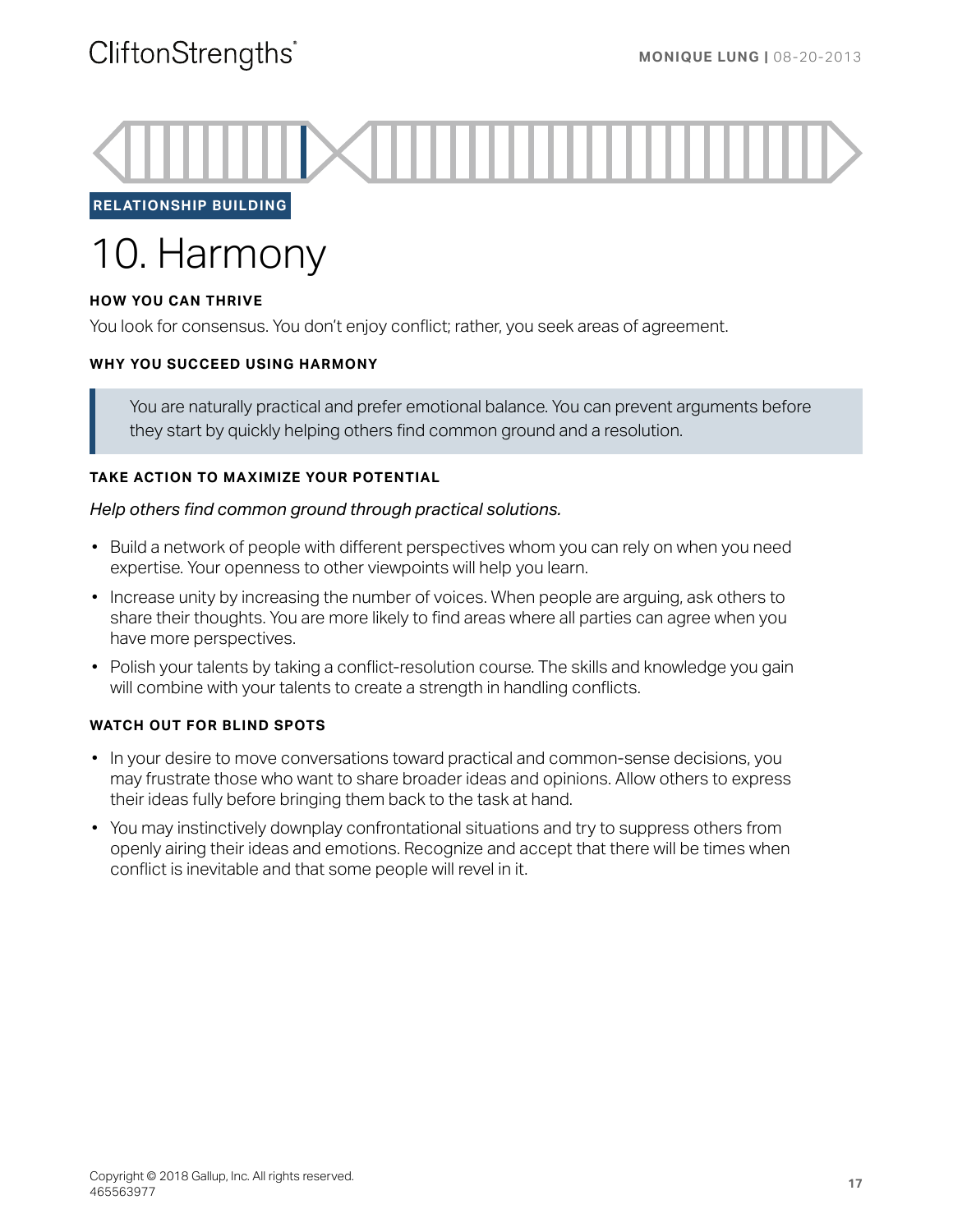# Navigate the Rest of Your CliftonStrengths

- 11. Positivity
- 12. Achiever
- 13. Arranger
- 14. Context
- 15. Self-Assurance
- Т 16. Restorative
- 17. Maximizer
- Ш 18. Belief
- 19. Developer
- 20. Intellection
- 21. Significance
- 22. Strategic
- 23. Responsibility
- 24. Analytical
- 25. Consistency
- 26. Relator
- 27. Activator
- 28. Deliberative
- 29. Focus L
- 30. Futuristic
- 31. Command
- 32. Includer
- 33. Discipline
- 34. Competition Ш

Your greatest opportunity to reach your full potential is developing and using your strongest CliftonStrengths. But it is also important to understand all 34 of your CliftonStrengths themes.

### **Your unique CliftonStrengths 34 profile**

The themes toward the top of your CliftonStrengths 34 profile might show up regularly in your life, and the ones closer to the bottom might not show up at all.

To fully understand your talent DNA, consider how all your CliftonStrengths themes, separately or in combination, influence your work and personal life. In addition to concentrating on your top 10 themes:

- **Navigate the middle.** You might notice these CliftonStrengths themes in your behaviors from time to time. And you may need to rely on them in certain situations. Think of these themes as a support system you can use when you need to.
- **Manage the bottom.** Just as your top CliftonStrengths show you who you are, those at the bottom may tell you who you are not. They aren't necessarily weaknesses, but they are your least powerful themes. If you don't manage them properly, they could prevent you from maximizing your potential.
- **Identify weaknesses.** To determine if any themes are getting in your way, review the "What Is a Weakness?" section on the next page, and find out how to overcome potential obstacles to your success.

To learn more about your entire CliftonStrengths profile, see the "Your CliftonStrengths 34 Theme Sequence" section at the end of the report.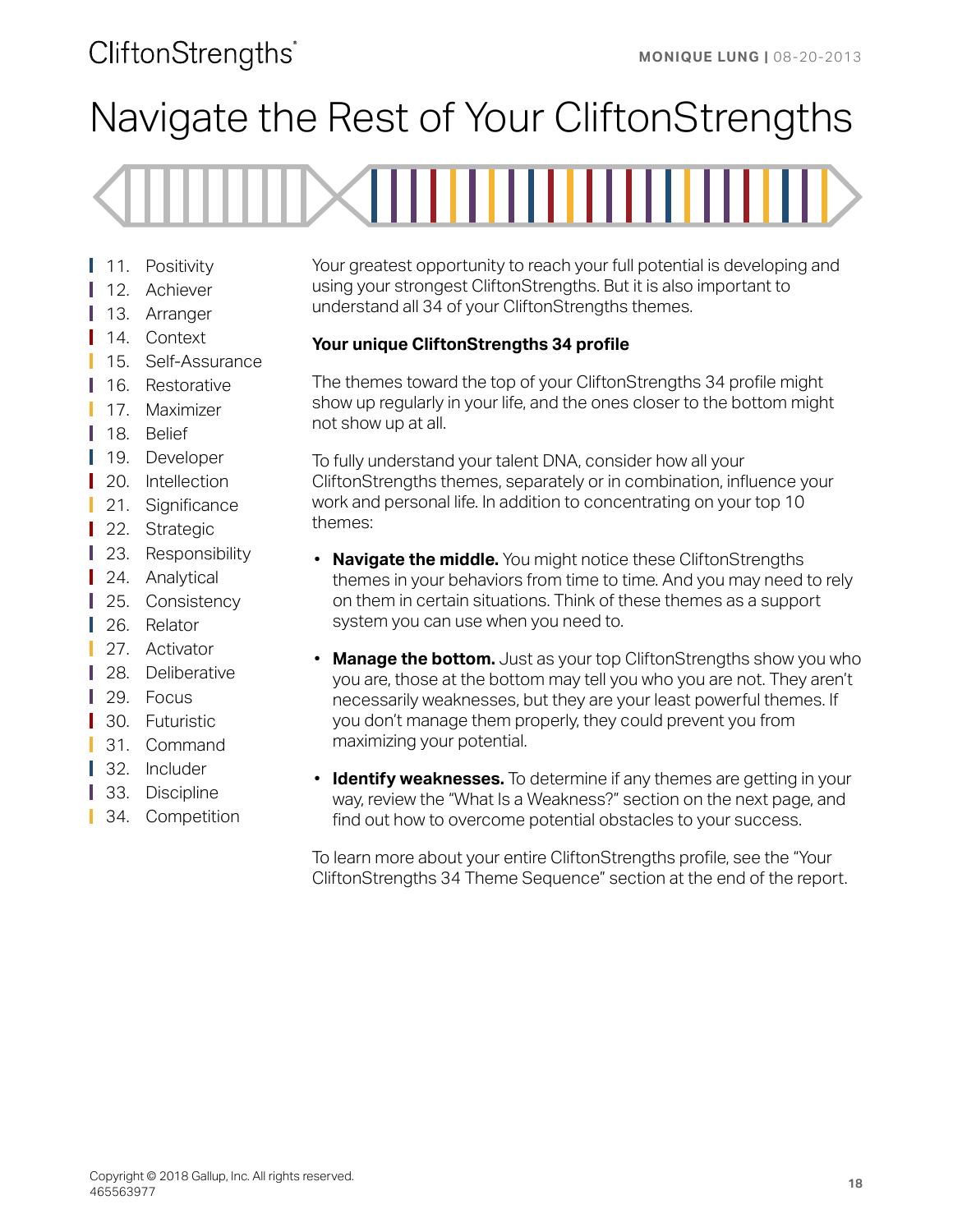# What Is a Weakness?

# ,,,,,

- 1. Adaptability
- 2. Woo
- 3. Communication
- 4. Ideation
- 5. Input
- 6. Connectedness L
- 7. Individualization
- 8. Empathy
- 9. Learner
- 10. Harmony
- 11. Positivity
- 12. Achiever
- 13. Arranger
- 14. Context
- 15. Self-Assurance
- 16. Restorative
- 17. Maximizer
- 18. Belief
- Т 19. Developer
- 20. Intellection
- 21. Significance
- 22. Strategic
- Ш 23. Responsibility
- 24. Analytical
- 25. Consistency
- 26. Relator
- 27. Activator
- 28. Deliberative
- 29. Focus
- 30. Futuristic
- 31. Command
- 32. Includer
- Ш 33. Discipline
- 34. Competition

Focusing on your CliftonStrengths doesn't mean you can ignore your weaknesses.

### **Gallup defines a weakness as anything that gets in the way of your success.**

While the CliftonStrengths assessment does not mathematically quantify weaknesses, you can use your profile to understand how *any* of your CliftonStrengths themes might prevent you from maximizing your potential.

Your strongest CliftonStrengths are your best opportunity for success. But in some situations and with some people, these same themes can hinder your effectiveness and become blind spots.

The themes at the bottom of your profile can also get in the way of your success. They aren't necessarily weaknesses, but they likely do not come naturally to you.

### **To identify potential weaknesses, ask yourself:**

- Does this theme ever undermine my success?
- Have I ever received negative feedback related to this theme?
- Does my role require me to use this theme, but I feel drained when I do?

If you answered yes to any of these questions, you may be discovering areas of weakness. Don't ignore your weaknesses. Instead, focus on your strengths, and work to manage the areas that get in your way.

### **How do I manage my weaknesses?**

- Claim them: Know your weaknesses and how they get in your way
- Collaborate: Ask partners for support
- Apply a strength: Use a different theme to achieve a better outcome
- Just do it: Lean in and do your best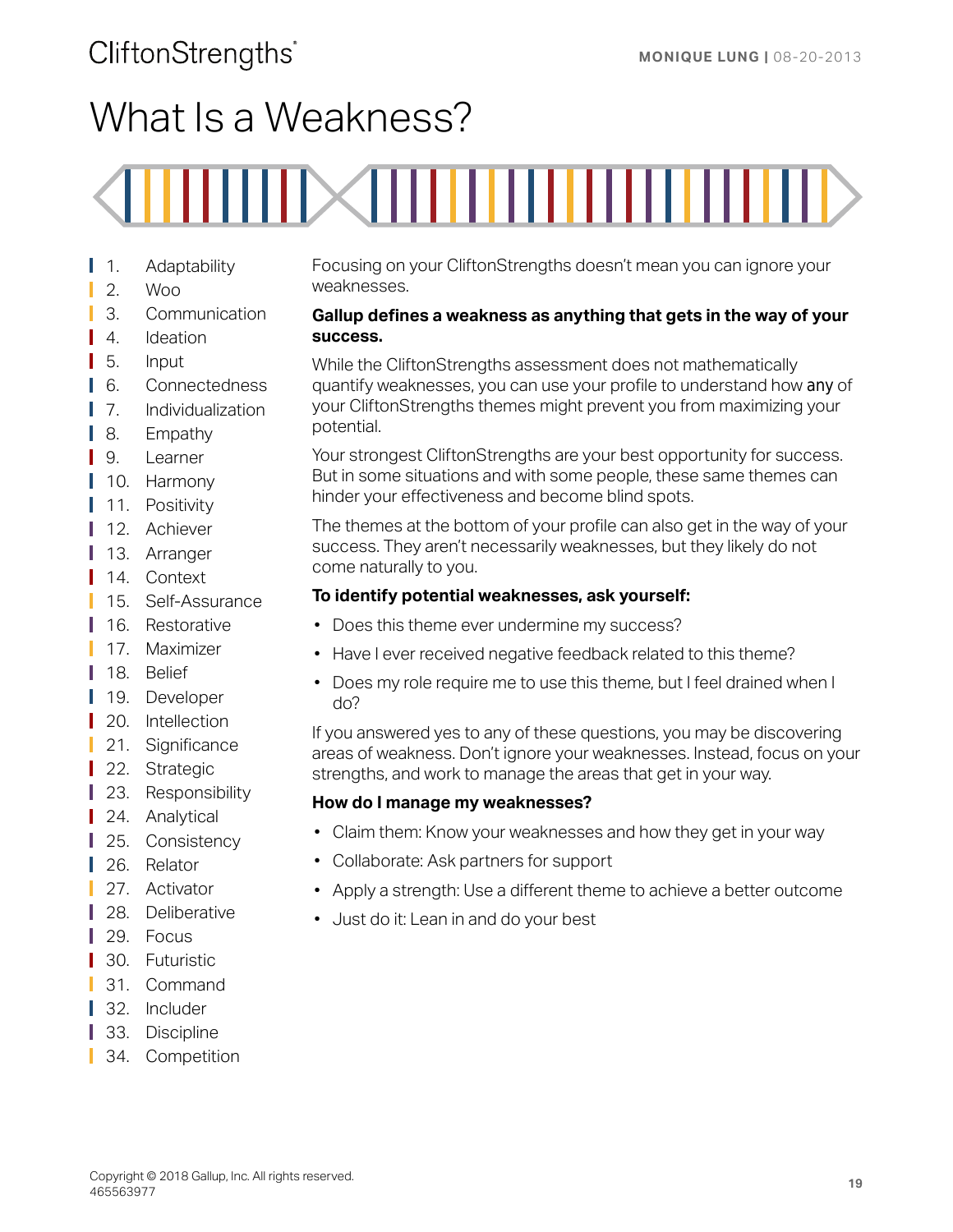# <span id="page-19-0"></span>Identify Your Unique Contribution: The CliftonStrengths Domains

While your CliftonStrengths 34 profile helps you understand *who* you are, there is also power in knowing *how* you make things happen, influence others, build relationships and process information. The framework of the four CliftonStrengths domains — Executing, Influencing, Relationship Building and Strategic Thinking — is another way to think about your CliftonStrengths and how you contribute when you join, create or lead a team.

The best teams are made up of individuals who understand their own — and others' — unique contribution to the team. This awareness and appreciation empowers the team to be more cohesive, versatile, productive and engaged.

However, be careful not to let the four domains limit your thinking. If you don't have any top themes in a particular domain, don't worry. That doesn't mean you can't think strategically or build relationships, for example. Everyone accomplishes tasks, influences others, builds relationships and processes information. You just use your stronger themes in different domains to get to the same outcome.

The next page shows you how your unique CliftonStrengths profile sorts into the four domains. Knowing which domain you lead with can help you understand your most powerful contribution.

### **The CliftonStrengths Domains**

| <b>EXECUTING</b><br><b>People with dominant Executing</b><br>themes make things happen.                                                                                         | <b>INFLUENCING</b><br><b>People with dominant Influencing</b><br>themes take charge, speak up and                            |  |
|---------------------------------------------------------------------------------------------------------------------------------------------------------------------------------|------------------------------------------------------------------------------------------------------------------------------|--|
| <b>RELATIONSHIP BUILDING</b>                                                                                                                                                    | make sure others are heard.<br><b>STRATEGIC THINKING</b>                                                                     |  |
| <b>People with dominant Relationship</b><br><b>Building themes build strong</b><br>relationships that hold a team together<br>and make it greater than the sum of its<br>parts. | <b>People with dominant Strategic</b><br>Thinking themes absorb and analyze<br>information that informs better<br>decisions. |  |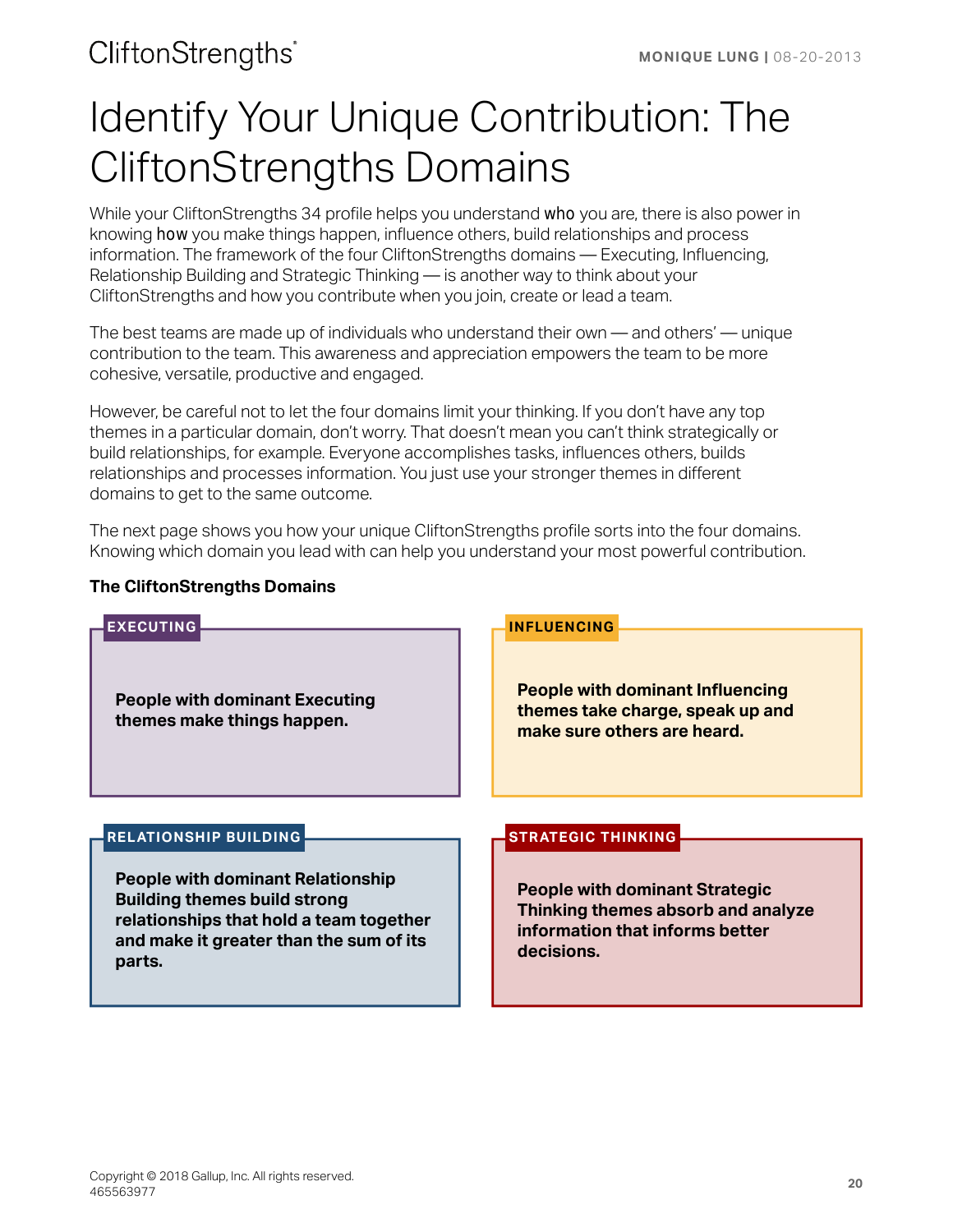# You lead with **Relationship Building** CliftonStrengths themes.

You know how to build strong relationships that can hold a team together and make the team greater than the sum of its parts.

| Relationship Building | Strategic Thinking | Influencing | Executing |
|-----------------------|--------------------|-------------|-----------|

*This chart shows the relative distribution of your unique CliftonStrengths 34 results across the four domains. These categories are a good starting point for you to examine where you have the most potential to perform with excellence and how you can best contribute to a team.*

*See chart below for more detail about your CliftonStrengths by domain.*

### **Your CliftonStrengths by Domain**

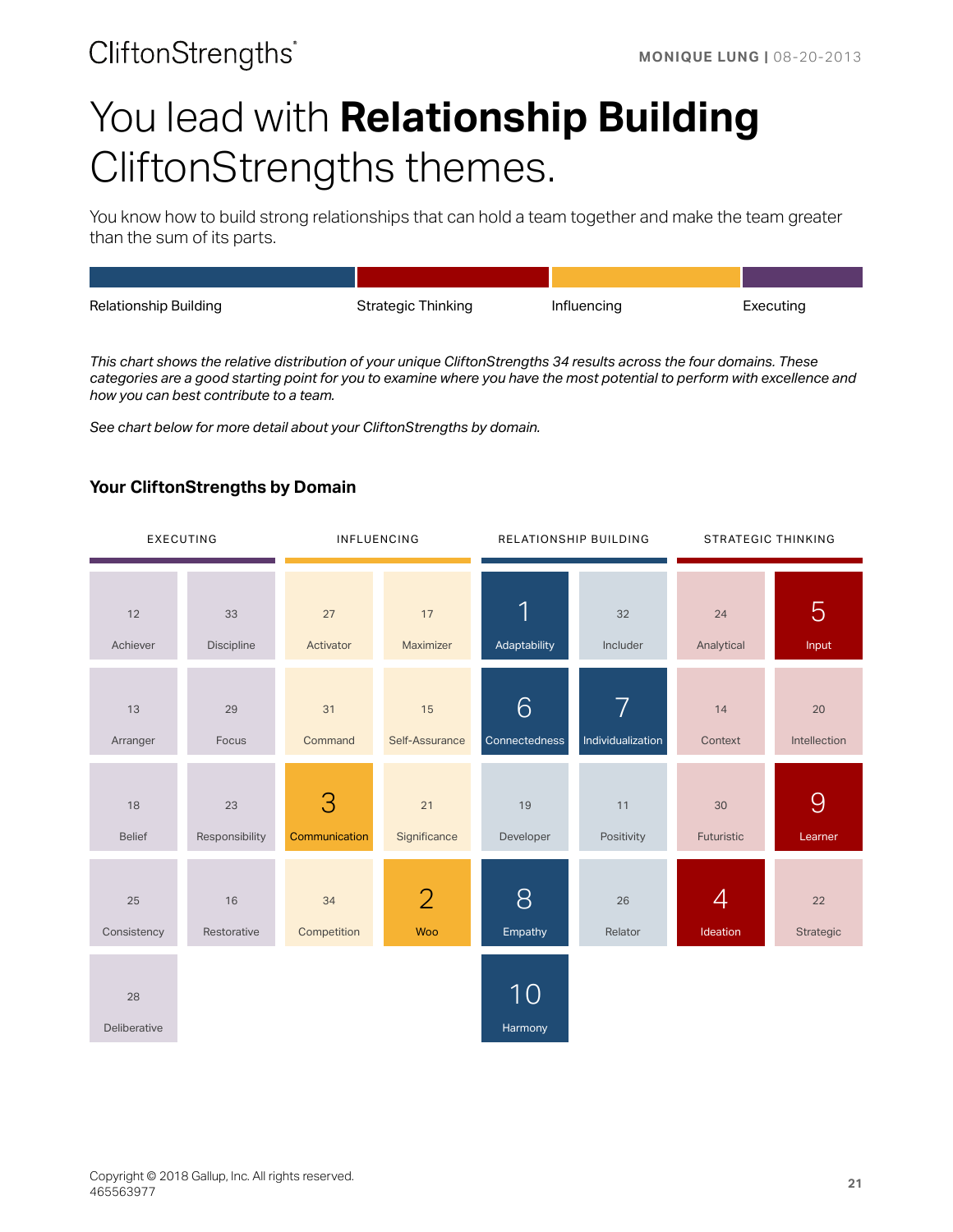# Take Action

Discovering your CliftonStrengths is only the beginning. Achieving excellence depends on your ability to develop and apply your CliftonStrengths and maximize your potential.

Now, take the next steps:

- **Share your CliftonStrengths with others.** Conversations with those closest to you can accelerate your CliftonStrengths development.
- **Find a Gallup-Certified Strengths Coach.** A coach can help you learn to productively apply your CliftonStrengths regardless of the situation.
- **Apply your strongest CliftonStrengths every day.** Read the suggestions in your report, and use the following statements to guide you.

### **HOW YOU CAN THRIVE WITH YOUR TOP CLIFTONSTRENGTHS**

### **Adaptability**

React immediately, and be a positive force for change.

### **Woo**

Spend time every day interacting with people.

### **Communication**

Use your gift for stimulating conversation to connect with and inspire others.

### **Ideation**

Refine your creativity to inspire and energize yourself and others.

### **Input**

Keep exploring; always be curious.

### **Connectedness**

Help others see connections and purpose in everyday life.

### **Individualization**

Appreciate the uniqueness in each person you meet.

### **Empathy**

Appreciate and refine your gift for understanding others' thoughts and feelings.

### **Learner**

Use your passion for learning to add value to your own and others' lives.

### **Harmony**

Help others find common ground through practical solutions.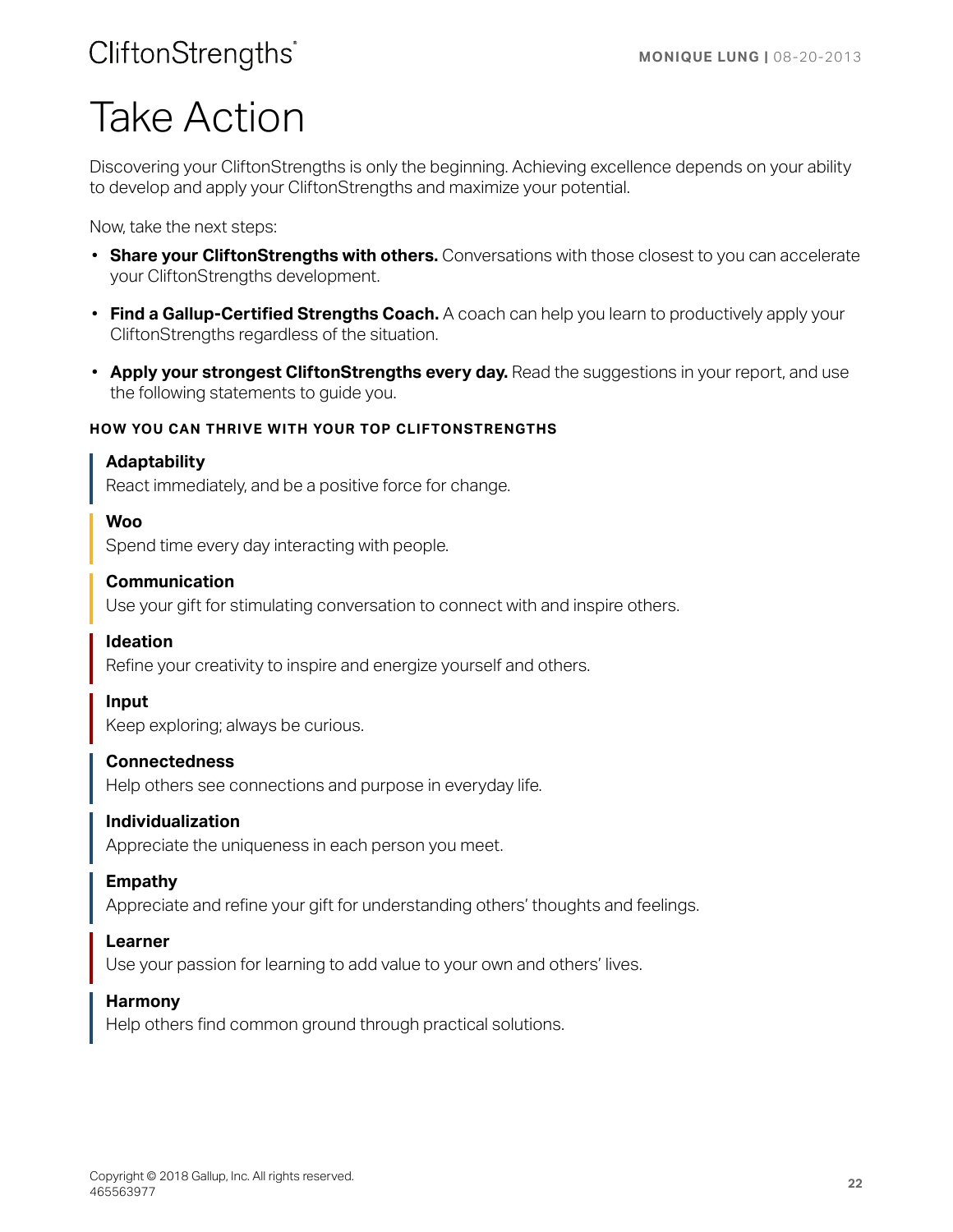# Your CliftonStrengths 34 Theme Sequence

### 1. Adaptability

RELATIONSHIP BUILDING

People exceptionally talented in the Adaptability theme prefer to go with the flow. They tend to be "now" people who take things as they come and discover the future one day at a time.

### 2. Woo

### INFLUENCING

People exceptionally talented in the Woo theme love the challenge of meeting new people and winning them over. They derive satisfaction from breaking the ice and making a connection with someone.

### 3. Communication

### INFLUENCING

People exceptionally talented in the Communication theme generally find it easy to put their thoughts into words. They are good conversationalists and presenters.

### 4. Ideation

### STRATEGIC THINKING

People exceptionally talented in the Ideation theme are fascinated by ideas. They are able to find connections between seemingly disparate phenomena.

### 5. Input

### STRATEGIC THINKING

People exceptionally talented in the Input theme have a need to collect and archive. They may accumulate information, ideas, artifacts or even relationships.

### 6. Connectedness

### RELATIONSHIP BUILDING

People exceptionally talented in the Connectedness theme have faith in the links among all things. They believe there are few coincidences and that almost every event has meaning.

### 7. Individualization

### RELATIONSHIP BUILDING

People exceptionally talented in the Individualization theme are intrigued with the unique qualities of each person. They have a gift for figuring out how different people can work together productively.

### 8. Empathy

### RELATIONSHIP BUILDING

People exceptionally talented in the Empathy theme can sense other people's feelings by imagining themselves in others' lives or situations.

### 9. Learner

### STRATEGIC THINKING

People exceptionally talented in the Learner theme have a great desire to learn and want to continuously improve. The process of learning, rather than the outcome, excites them.

### 10. Harmony

### RELATIONSHIP BUILDING

People exceptionally talented in the Harmony theme look for consensus. They don't enjoy conflict; rather, they seek areas of agreement.

### 11. Positivity

### RELATIONSHIP BUILDING

People exceptionally talented in the Positivity theme have contagious enthusiasm. They are upbeat and can get others excited about what they are going to do.

### 12. Achiever

### EXECUTING

People exceptionally talented in the Achiever theme work hard and possess a great deal of stamina. They take immense satisfaction in being busy and productive.

### 13. Arranger

### EXECUTING

People exceptionally talented in the Arranger theme can organize, but they also have a flexibility that complements this ability. They like to determine how all of the pieces and resources can be arranged for maximum productivity.

### 14. Context

### STRATEGIC THINKING

People exceptionally talented in the Context theme enjoy thinking about the past. They understand the present by researching its history.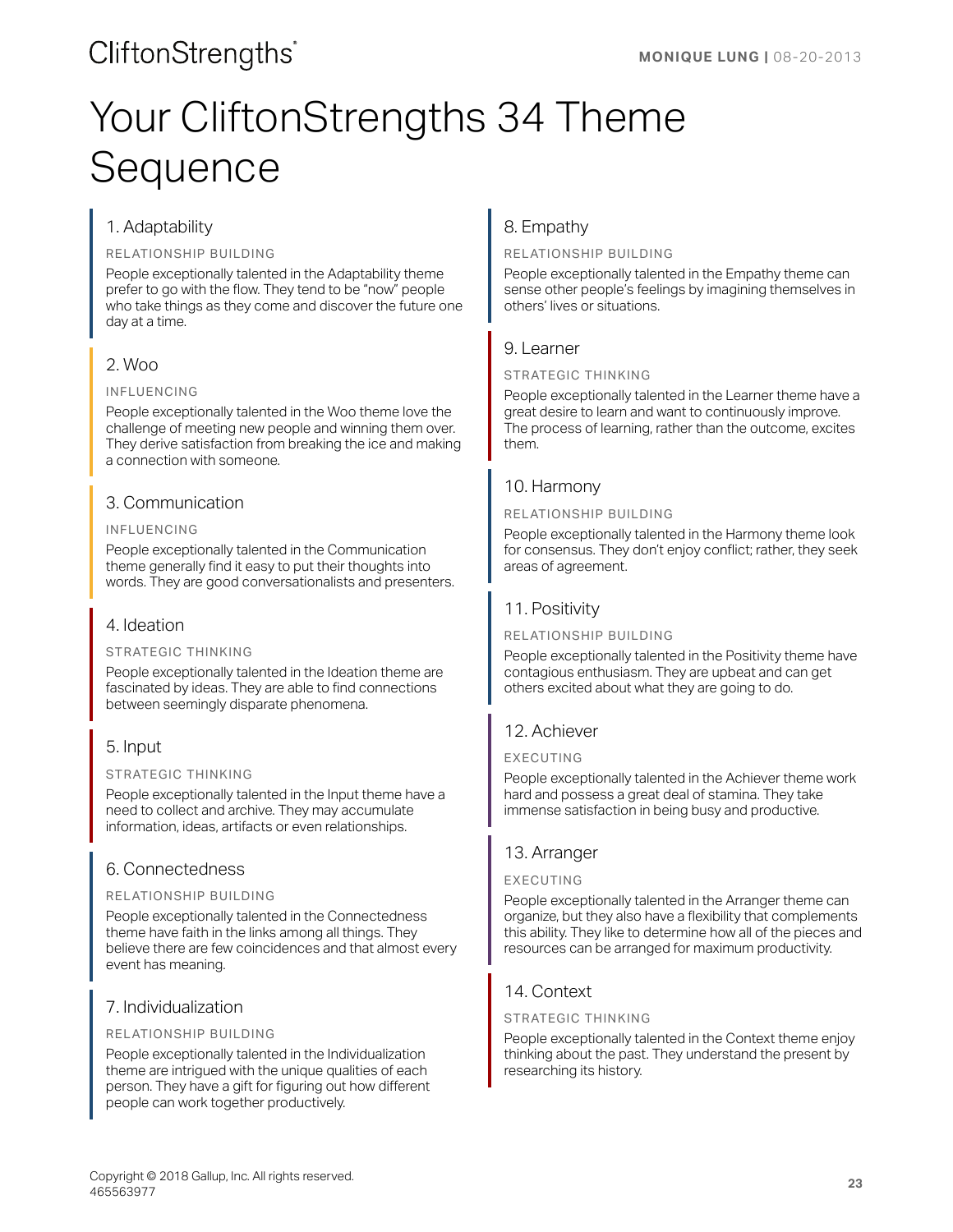### **CliftonStrengths**

### 15. Self-Assurance

#### INFLUENCING

People exceptionally talented in the Self-Assurance theme feel confident in their ability to take risks and manage their own lives. They have an inner compass that gives them certainty in their decisions.

### 16. Restorative

### EXECUTING

People exceptionally talented in the Restorative theme are adept at dealing with problems. They are good at figuring out what is wrong and resolving it.

### 17. Maximizer

### INFLUENCING

People exceptionally talented in the Maximizer theme focus on strengths as a way to stimulate personal and group excellence. They seek to transform something strong into something superb.

### 18. Belief

### EXECUTING

People exceptionally talented in the Belief theme have certain core values that are unchanging. Out of these values emerges a defined purpose for their lives.

### 19. Developer

### RELATIONSHIP BUILDING

People exceptionally talented in the Developer theme recognize and cultivate the potential in others. They spot the signs of each small improvement and derive satisfaction from evidence of progress.

### 20. Intellection

### STRATEGIC THINKING

People exceptionally talented in the Intellection theme are characterized by their intellectual activity. They are introspective and appreciate intellectual discussions.

### 21. Significance

### INFLUENCING

People exceptionally talented in the Significance theme want to make a big impact. They are independent and prioritize projects based on how much influence they will have on their organization or people around them.

### 22. Strategic

### STRATEGIC THINKING

People exceptionally talented in the Strategic theme create alternative ways to proceed. Faced with any given scenario, they can quickly spot the relevant patterns and issues.

### 23. Responsibility

### EXECUTING

People exceptionally talented in the Responsibility theme take psychological ownership of what they say they will do. They are committed to stable values such as honesty and loyalty.

### 24. Analytical

### STRATEGIC THINKING

People exceptionally talented in the Analytical theme search for reasons and causes. They have the ability to think about all of the factors that might affect a situation.

### 25. Consistency

### EXECUTING

People exceptionally talented in the Consistency theme are keenly aware of the need to treat people the same. They crave stable routines and clear rules and procedures that everyone can follow.

### 26. Relator

### RELATIONSHIP BUILDING

People exceptionally talented in the Relator theme enjoy close relationships with others. They find deep satisfaction in working hard with friends to achieve a goal.

### 27. Activator

### INFLUENCING

People exceptionally talented in the Activator theme can make things happen by turning thoughts into action. They want to do things now, rather than simply talk about them.

### 28. Deliberative

### EXECUTING

People exceptionally talented in the Deliberative theme are best described by the serious care they take in making decisions or choices. They anticipate obstacles.